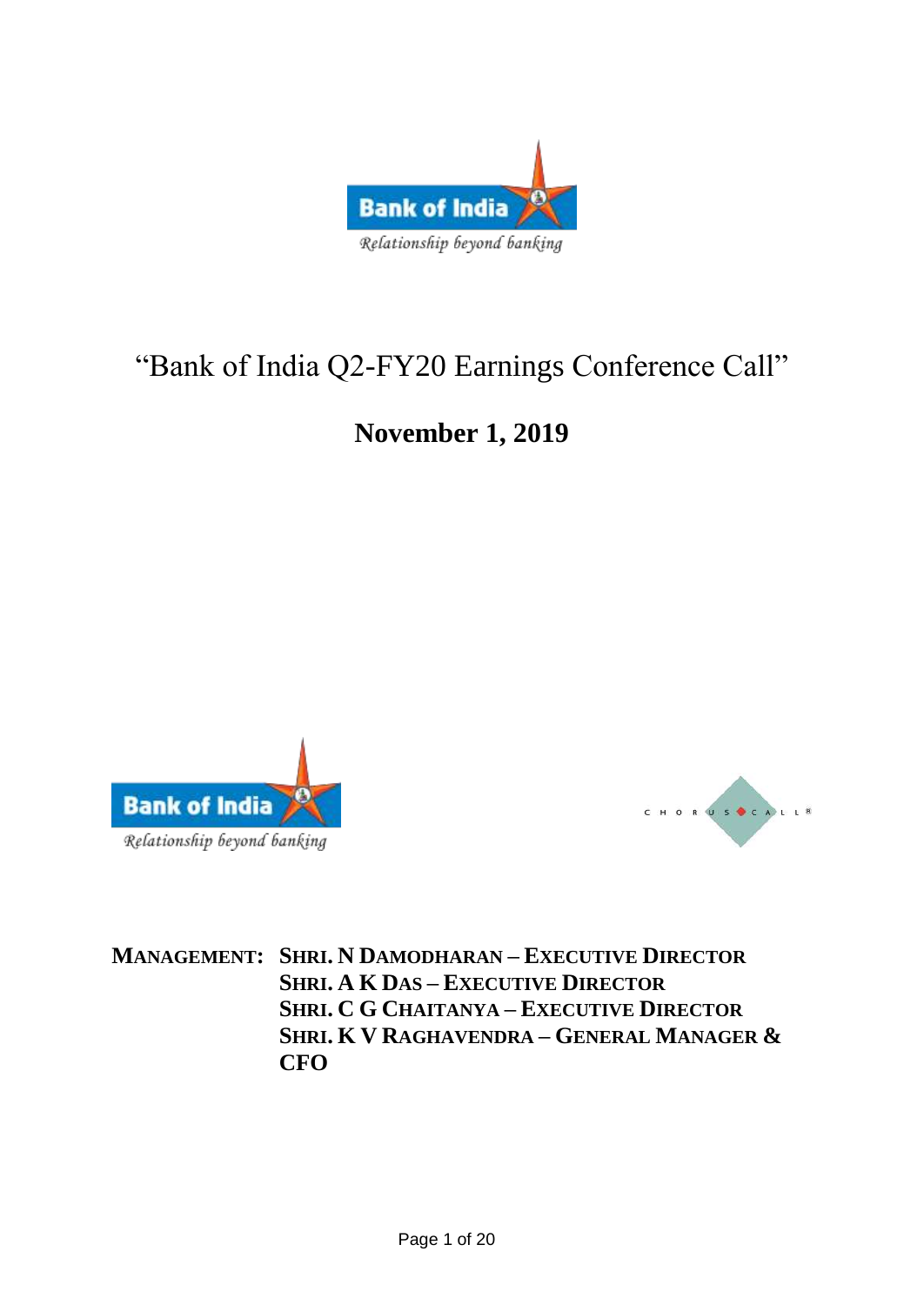

### **Moderator:** Ladies and gentlemen, good day and welcome to the Bank of India Earnings Conference Call. This is to inform you that the Q2 Financial Results and a detailed Power Point Presentation has been uploaded to the web portals of BSE, NSE, and Bank of India, and I am sure you must have gone through the presentation. Should you need assistance during the conference, please signal an operator by pressing '\*' then '0' on your touch-tone phone. Please note that this conference is being recorded. Let me introduce the management of Bank of India available for the conference call today. We have Shri. N Damodharan – Executive Director, Shri. A K Das – Executive Director, Shri. C G Chaitanya – Executive Director, and Shri. K V Raghavendra – General Manager & CFO accompanied by other general managers. I would now like to hand the conference over to Shri. N Damodharan – Executive Director. Thank you and over to you sir.

**N Damodharan:** Good evening to one and all. I will be very brief in my introductory remarks. We are pleased to share with you, as you all have gone through the presentation already. On the profitability front, the bank has done consistently well for the past 3 quarters. It has been making operating profit as well as net profit year on year as well as quarter over quarter, the fee income, the operating profit, the NIM, net profit, all have been good. The interest margin has improved and there have been no one-offs this time like IT refund interest or anything.

> In the credit growth, in the retail segment, particularly home loan, we have done well and in regard to the other corporate segment, what we have done is we have done a little bit of a rejig in the segment which is reflected in the interest earnings you might have observed that already.

> CASA, we have improved to 42.5%. The slippage containment has been consistently good and it has been reduced and it will be further going down in the coming quarters. The GNPA has improved. The PCR is again maintained at a stable level of 77.11%. The rating profile has improved with an improvement in the A-rated portfolio. As I said, slippage control has been good. In the recovery front, we have not been to the expected level through our own satisfaction but it was actually a story in pipeline because some of the NCLT cases which are in a very advanced stage of resolution where the decisions have come but due to certain legal processes, it has been delayed. And again, in power sector, under Samadhan, another 4 accounts are already in various stages of approval with different banks. Once these 2 things happen in Q3, the results will mature and improve the recovery which is a spillover effect of Q2 actually.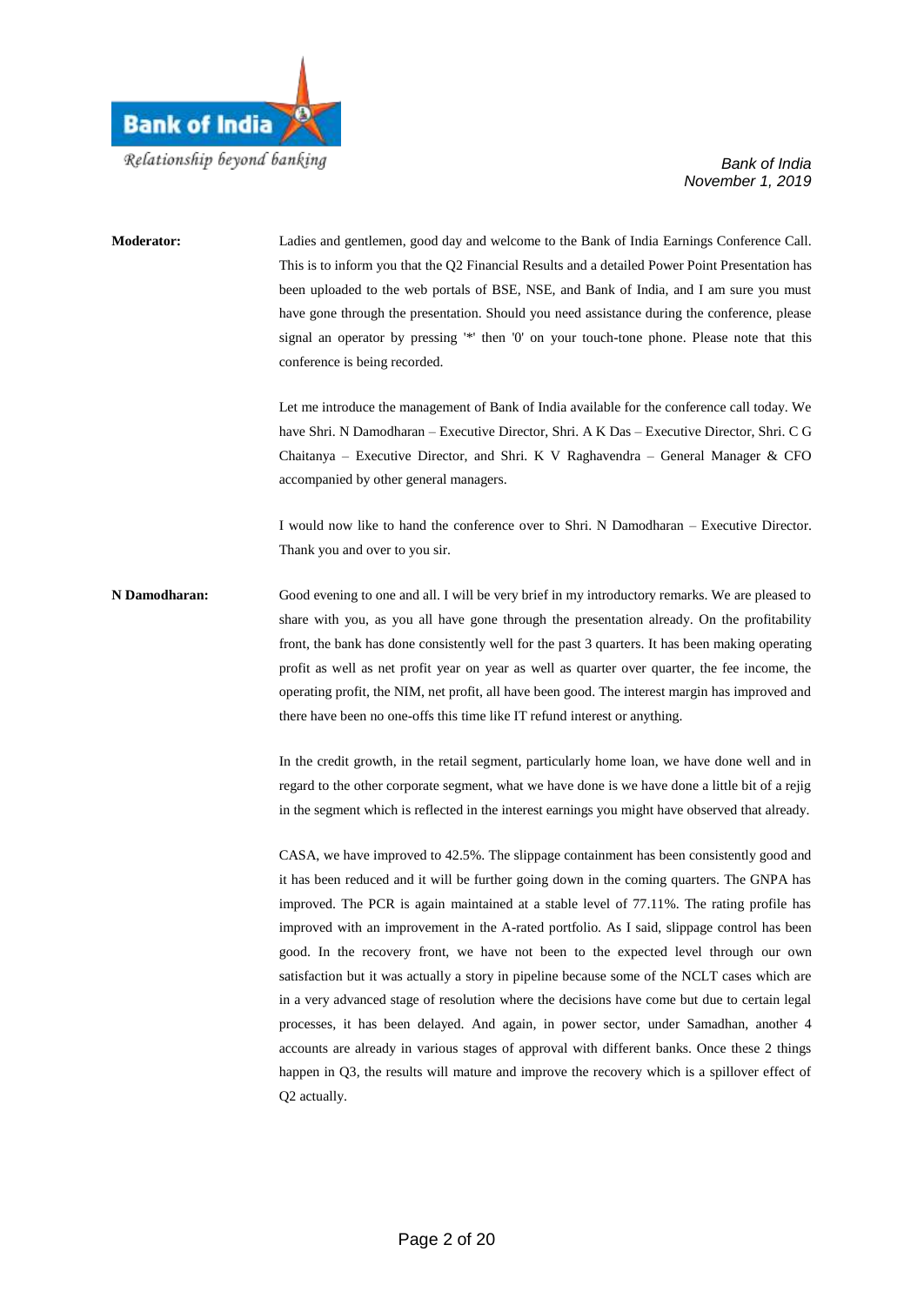

In addition to that, in Q3 and Q4, last time also, we had discussed about the OTS schemes that we have, nondiscretionary and nondiscriminatory. The spadework has been done already in those cases – eligible accounts – and the results will show in the coming quarter.

The international books also have shown consolidation and improvement in NIM is seen both in domestic as well as in international books. The credit cost has improved. The cost-to-income ratio has improved year-on-year basis and this slippage percentage has been contained below 2% which was much much higher earlier.

The loan quality has also improved, you can see from the small ticket advances only or most of the cases slipping and that is also limited, contained a lot. We are able to improve on the credit quality. For improving the credit quality, we have introduced various systems and monitoring procedures. As we have told last time, the SAM vertical has been introduced and it has stabilized in our bank well. The risk management vertical has been strengthened. Technologybased fraud risk management is getting introduced which will be on flow from December onwards. For credit monitoring also, technology-based package we are introducing. It is in well advanced stage. For the retail & SMECC and agriculture, the processing centers have been strengthened.

As I said, the international book consolidation and growth is visible this quarter.

With this brief introduction, I think we can have interaction, and during the course of interaction, all of us will be sharing more information as you desire.

**Moderator:** We will now begin with the question & answer session. The first question is from the line of Ashok Ajmera from Ajcon Global. Please go ahead.

- Ashok Ajmera: Sir, of course, it is accepted that the profitability has been maintained and the performance is reasonably good, but the main concerns remain the same, and some of them which were in the last quarter we were hoping for some better figures have not resulted into that. Certainly SMA-1 and 2, this 218 accounts, it has gone to 16,309 crores as against 6800 crores 187 accounts in June and 262 accounts 5675 crores in September 2018. What is the reason for such a sudden increase in this SMA-1 and 2? It means on the watchlist and what is the outcome you expect out of it?
- **N Damodharan:** In SMA-1 and 2, this figure looks a little high but actually it is not. The real stress is about 6000 crores because in this 16,000 crores, certainly cause for concern is that one HFC account around 4000 crores. Other than that, there is one restructured account which is a public sector undertaking and government guaranteed account amounting to around 4000 crores. There is some delayed payment but never it will slip, never it will be a cause for concern, and it also is going to be settled in due course of time.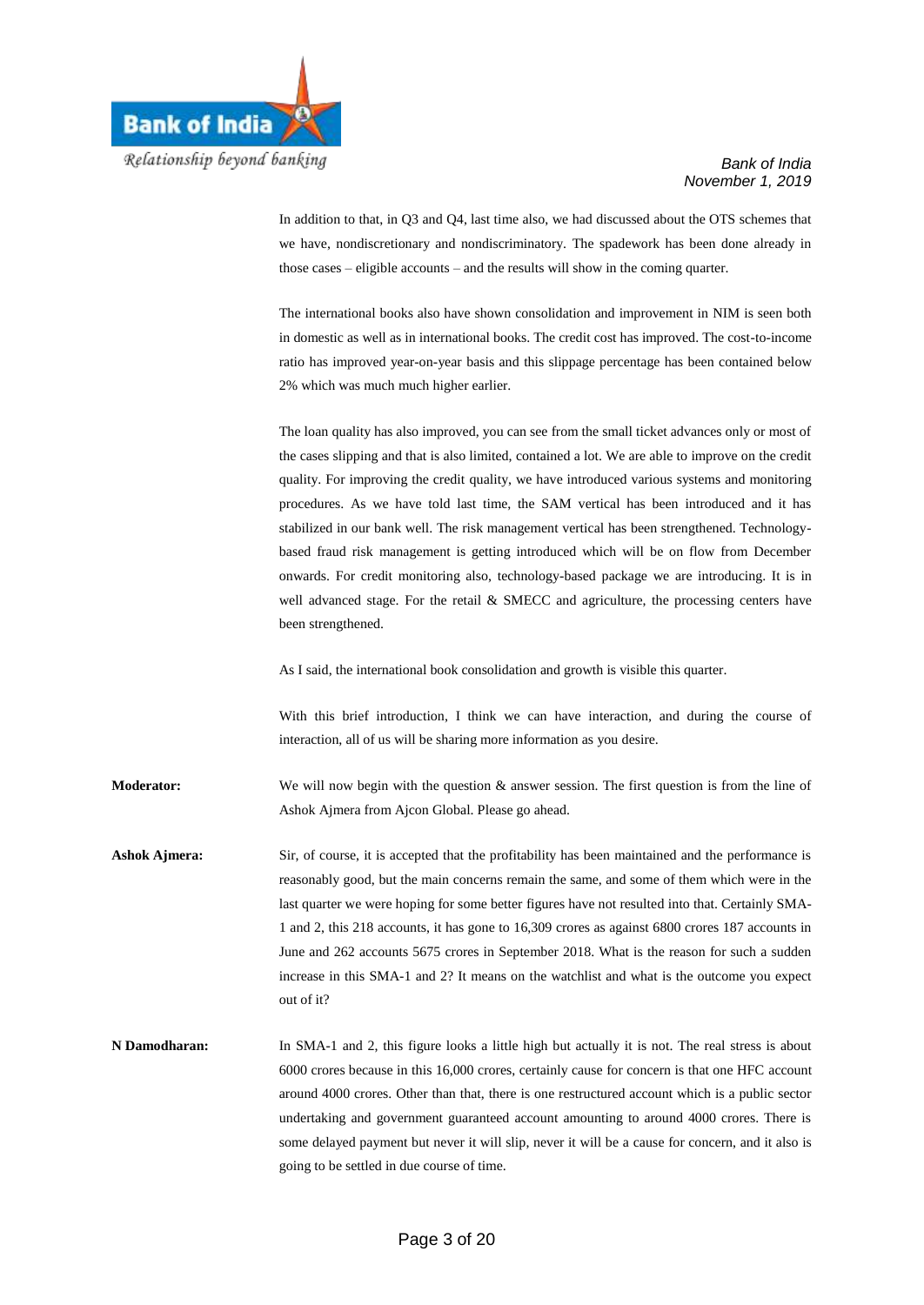

| <b>Ashok Ajmera:</b> | Government guaranteed account?                                                                                                                                                                                                                                                                                                                                                                                                                                                                                                                                                                                                                                                                                                                                                                                                                    |
|----------------------|---------------------------------------------------------------------------------------------------------------------------------------------------------------------------------------------------------------------------------------------------------------------------------------------------------------------------------------------------------------------------------------------------------------------------------------------------------------------------------------------------------------------------------------------------------------------------------------------------------------------------------------------------------------------------------------------------------------------------------------------------------------------------------------------------------------------------------------------------|
| N Damodharan:        | It is in aviation sector.                                                                                                                                                                                                                                                                                                                                                                                                                                                                                                                                                                                                                                                                                                                                                                                                                         |
| <b>Ashok Ajmera:</b> | Air India.                                                                                                                                                                                                                                                                                                                                                                                                                                                                                                                                                                                                                                                                                                                                                                                                                                        |
| N Damodharan:        | Yeah. That is around 4000 crores. That is not a concern. Another 3000 crores, two accounts.<br>Actually, these are also government guaranteed accounts but due to some technical reasons this<br>time they have come in the SMA-1 and 2 list. Actually, this will not come in the future. In<br>December and March, it will not be appearing because for certain technical reasons they have<br>come. Otherwise, they are not under stress. If we take away that government guaranteed<br>account, these 3 accounts which amount to nearly 7000 account, one account is that 4000<br>crores in HFC which is a cause for concern. These 7000 crores of government guaranteed<br>accounts are not cause for concern. The amount though it appears 16,000 crores, it is not that<br>much big. Actual stress you can consider it will be 6000 crores. |
| <b>Ashok Ajmera:</b> | Air India, what is the ultimate outcome? Are we taking the income in our profit $\&$ loss account<br>whatever is the rate of interest which we are generating on it and how much duration or time<br>you expect or you have got a message from the government or Air India management that<br>when this account can finally be resolved?                                                                                                                                                                                                                                                                                                                                                                                                                                                                                                          |
| <b>Management:</b>   | If you look at the Air India, you will find the exposure has started coming down also because<br>of the 3 tranches of the bonds they have raised, they started repaying also. So, we expect that<br>the repayment will start coming and then it will be put in proper shape.                                                                                                                                                                                                                                                                                                                                                                                                                                                                                                                                                                      |
| <b>Ashok Ajmera:</b> | It was 3614 crores last time and this time you said about 4000 crores. Where it has gone down?                                                                                                                                                                                                                                                                                                                                                                                                                                                                                                                                                                                                                                                                                                                                                    |
| N Damodharan:        | I told it is less than 4000 crores, it is not 4000.                                                                                                                                                                                                                                                                                                                                                                                                                                                                                                                                                                                                                                                                                                                                                                                               |
| <b>Ashok Ajmera:</b> | Coming back to those accounts which we discussed during the last quarter and some of the<br>ADAG accounts, the Essel Group, Indiabulls Housing, what is the status of those 4-5 accounts<br>which we were very hopeful of getting resolution or getting some good money out of it? What<br>is the status of those accounts?                                                                                                                                                                                                                                                                                                                                                                                                                                                                                                                       |
| N Damodharan:        | In Essel Group, we have a small portfolio of less than $400$ crores $-386$ crores. Two of the<br>accounts are in SMA-2. Only one account is under the resolution process. So, in ADAG, we<br>have around 2000 crores. There, in one major account, we have already 90% provision. And<br>these are all under various process of NCLT or CIRP. Already, recovery or resolution process<br>is going on and we have to wait for that.                                                                                                                                                                                                                                                                                                                                                                                                                |
| <b>Ashok Ajmera:</b> | What about Indiabulls Housing?                                                                                                                                                                                                                                                                                                                                                                                                                                                                                                                                                                                                                                                                                                                                                                                                                    |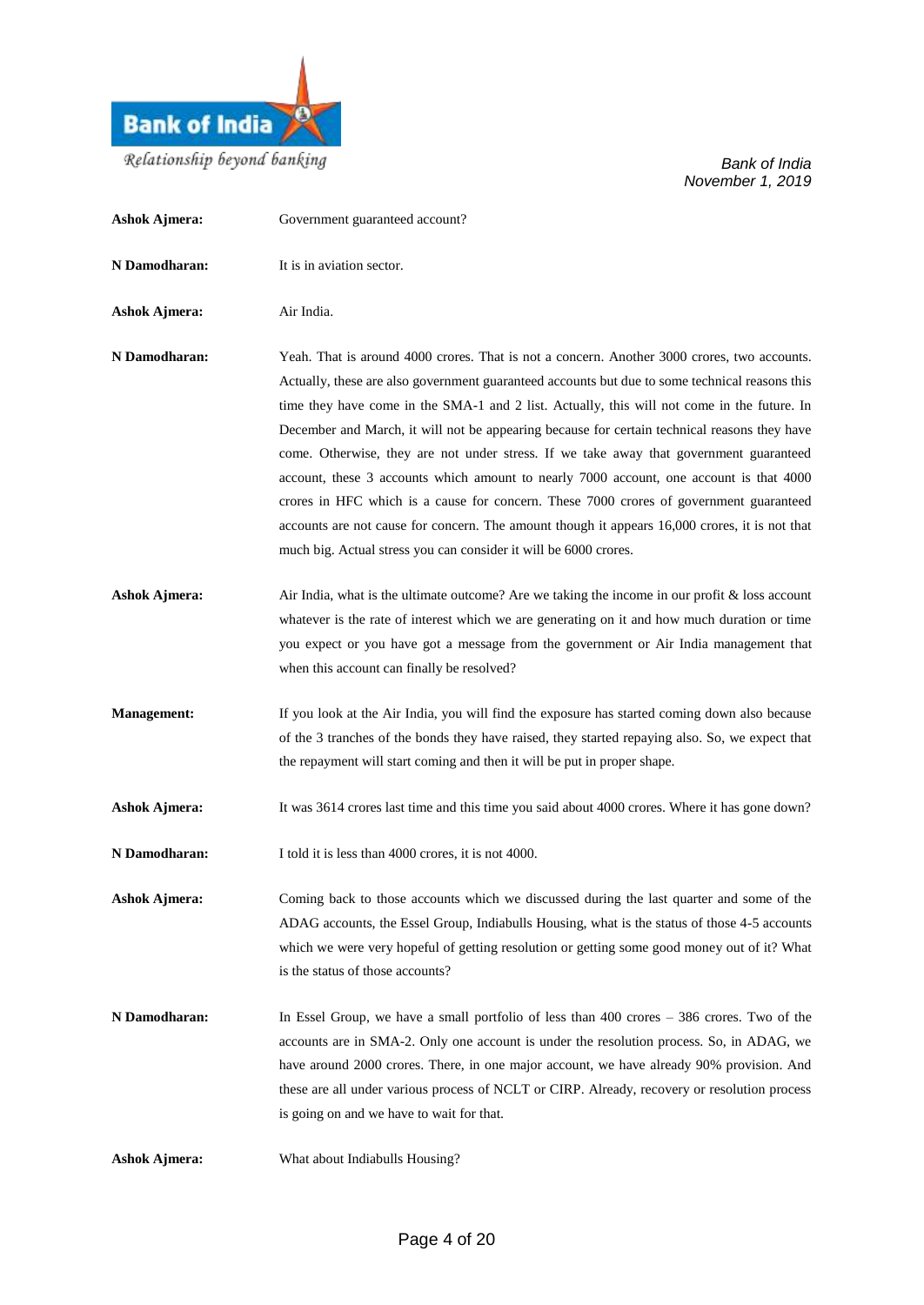

Relationship beyond banking

| N Damodharan:        | Indiabulls Housing is a standard asset.                                                                                                                                                                                                                                                                                                                                                                                                                                                                                                                                                                                                                                                                                                                                                                                                                                                                               |
|----------------------|-----------------------------------------------------------------------------------------------------------------------------------------------------------------------------------------------------------------------------------------------------------------------------------------------------------------------------------------------------------------------------------------------------------------------------------------------------------------------------------------------------------------------------------------------------------------------------------------------------------------------------------------------------------------------------------------------------------------------------------------------------------------------------------------------------------------------------------------------------------------------------------------------------------------------|
| <b>Ashok Ajmera:</b> | Indiabulls Housing, is there any stress on the 3500 crores?                                                                                                                                                                                                                                                                                                                                                                                                                                                                                                                                                                                                                                                                                                                                                                                                                                                           |
| N Damodharan:        | No, I don't find it.                                                                                                                                                                                                                                                                                                                                                                                                                                                                                                                                                                                                                                                                                                                                                                                                                                                                                                  |
| <b>Ashok Ajmera:</b> | So, according to you, that's an absolute non-stress standard account, isn't it?                                                                                                                                                                                                                                                                                                                                                                                                                                                                                                                                                                                                                                                                                                                                                                                                                                       |
| N Damodharan:        | Yeah.                                                                                                                                                                                                                                                                                                                                                                                                                                                                                                                                                                                                                                                                                                                                                                                                                                                                                                                 |
| <b>Ashok Ajmera:</b> | Sir, again coming back on the recovery, recovery is comparatively very-very low. Forgetting<br>about the NCLT, some resolution got delayed, even in the other normal accounts which are<br>pursued on day-to-day basis, there also if you look at it, this amount of recovery is<br>comparatively very small. What kind of messages are we getting? The economy is absolutely<br>down, whether the people are not having money to pay or they don't want to repay, or what is<br>your feedback on that, sir?                                                                                                                                                                                                                                                                                                                                                                                                          |
| N Damodharan:        | As you know, and you understand very well, you yourself said that recovery process takes its<br>own time, but as you said, we were expecting recovery through NCLT process itself in the Q2<br>in 7 accounts. It was amounting to around 1900 crores to 2000 crores.                                                                                                                                                                                                                                                                                                                                                                                                                                                                                                                                                                                                                                                  |
| <b>Ashok Ajmera:</b> | Total target was 2400 crores.                                                                                                                                                                                                                                                                                                                                                                                                                                                                                                                                                                                                                                                                                                                                                                                                                                                                                         |
| N Damodharan:        | That is getting a little bit delayed maybe in the Q3 and Q4 because out of that, one account you<br>know very well it is in the Supreme Court and in the final stages. And there, 100% outstanding<br>we are expecting. In the remaining 6 cases also, it is in a very advanced stage of resolution<br>process like Ruchi Soya and all. We will be getting the recovery in Q3 or Q4 in this. In<br>addition to that, in 4 accounts, we have under the Samadhan process. In Q3, we are expecting<br>the power projects. In these 4 cases, we are expecting around 1200 crores in Q3 itself. And<br>under the RBI circular $7(6)$ also, we are expecting in the Q4 substantial amount to be resolved.                                                                                                                                                                                                                   |
|                      | In addition to that, we last time discussed the bank has introduced at the end of Q1 the OTS<br>schemes for fully provided accounts where all other avenues of recovery have been already<br>explored, gone through, and exhausted. In this, a large number of accounts are involved. There,<br>all the borrowers have been contacted, offer letters have been given, discussions are happened,<br>and this will fructify and will give the anticipated results in the current quarter and in $Q4$<br>because the time is given in many cases for payment up to March 2020. So, installments keep<br>coming, and further negotiations and sanctions will happen. In this also, we are expecting<br>substantial improvement in recovery because in Q2, the process was initiated, contacts have<br>been established, discussions have started happening. So, the results will be visible in Q3 and<br>certainly in Q4. |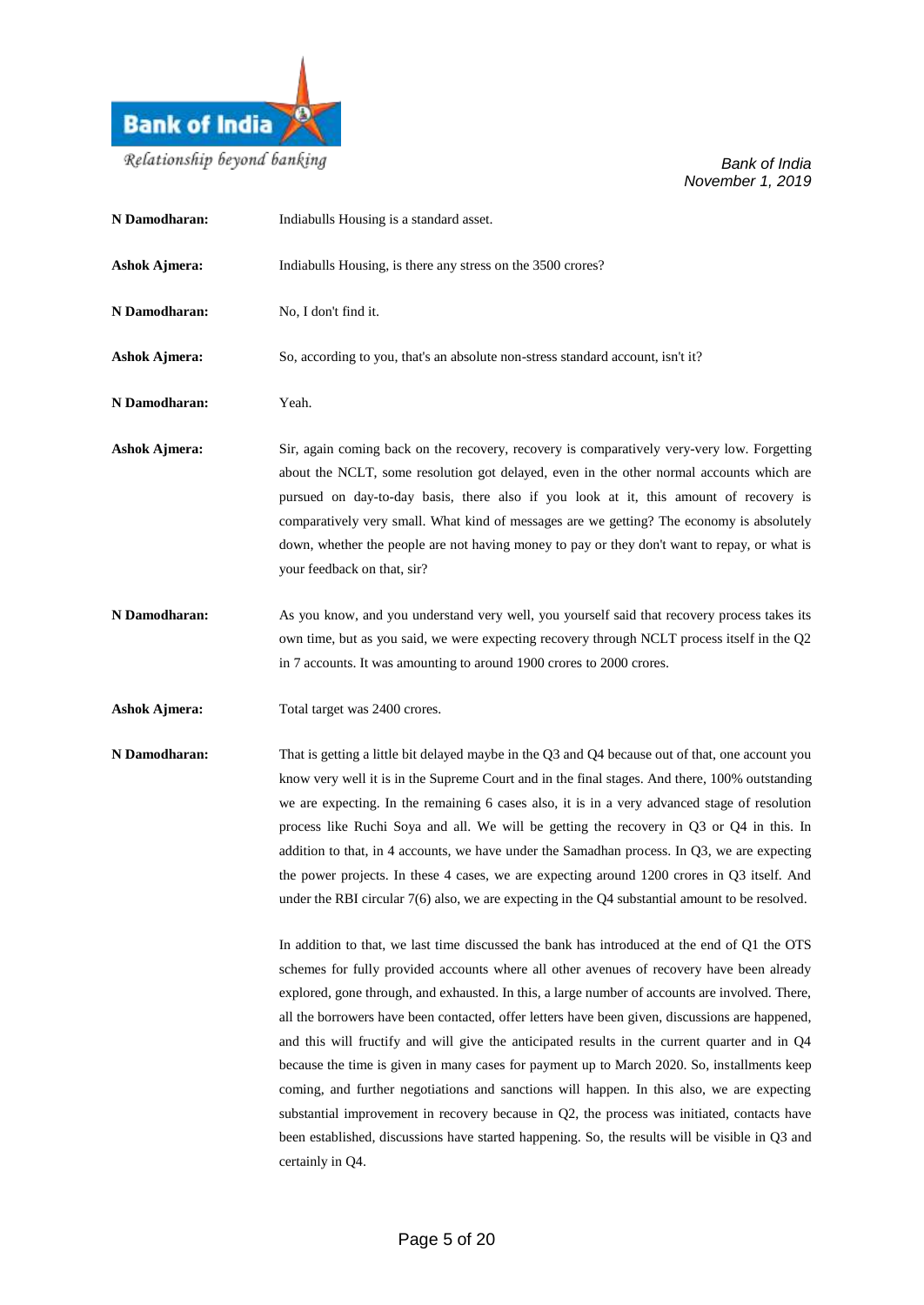

In addition to that, in a few of the cases which were sold to the ARCs earlier years 2015 and all, around 500 crores we are expecting payment in Q3 itself – 500 crores. Old cases, there also we are getting recovery and very hopeful because we are sure in this month of November itself, we will be getting that 500 crores. In addition to that, last quarter, i.e., Q2, we could not go for ARC sale. Obvious reasons you know very well, the market conditions, but this quarter and in Q4, we will be aggressively trying for that avenue also where we have more than 20,000 crores accounts identified and we will be exploring that option.

Though in Q2, the recovery has been a little subdued, in Q3 and Q4, we are sure of compensating whatever the gap that has come in Q2. In addition to that, slippages we have contained in a better way because last time we had talked about slippage of around 3400 crores again but the slippage was only 3100 crores. And it will be further improving in Q3 with the exception of one HFC account.

Ashok Ajmera: You maintain the target of 12,000 crores of total or a little lesser than that actually?

**N Damodharan:** Maybe around that, but even if it is a little more, we will be trying to improve on the recovery front and we will be covering it up.

Ashok Ajmera: Sir, on the MSME loan on the special dispensation that you have made the account standard, 1518 crores, what is the outlook on these accounts? Just because of the leeway available, it has been continued to be standard account, but otherwise as per your own bank's analysis, what could be the pain in this account so that some idea on how much hit we are going to take in the 4th quarter on this? Some of these MSME accounts with 1518 crores, 53,000 accounts which have been restructured.

**Management:** One good positive feature out of these 2.15 lakh accounts which we identified as on January 1st standard but stressed, the trend has been pretty consistent. Out of the accounts concluded, almost 70% are ending up with recovery and 30% are going for restructuring because in many cases, we are finding that the urge to go for restructuring on the part of MSME clients is a little less. They are not forthcoming wholeheartedly for restructuring because they are in a good position to make their payment obligations and I think there is no cause for concern there. We have got time up to March 2020. I think in most of the cases, we can conclusively finish completely.

Ashok Ajmera: So, there won't be any....

**Management:** No concern.

Ashok Ajmera: Nothing alarming in those accounts.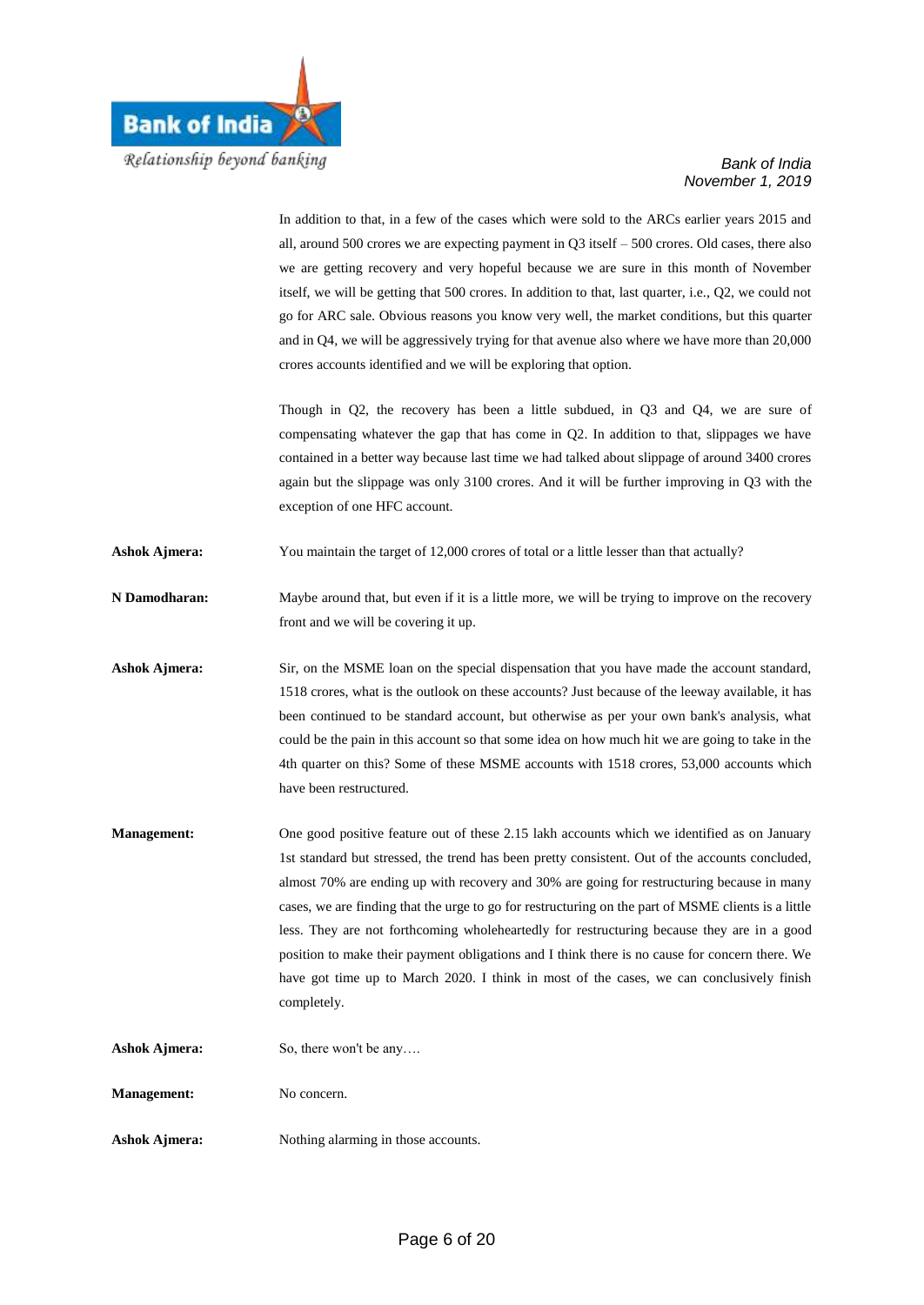

| <b>Management:</b> | Absolutely.                                                                                                                                                                                                                                                                                                                                                                                                                                                                                                                                                                                                                                                                  |
|--------------------|------------------------------------------------------------------------------------------------------------------------------------------------------------------------------------------------------------------------------------------------------------------------------------------------------------------------------------------------------------------------------------------------------------------------------------------------------------------------------------------------------------------------------------------------------------------------------------------------------------------------------------------------------------------------------|
| Ashok Ajmera:      | There are very high write-offs this quarter $-2498$ crores versus 689 crores in the last quarter.<br>Are there some bigger accounts in this write offs of 2498 or they are the more number of<br>accounts with a small amount?                                                                                                                                                                                                                                                                                                                                                                                                                                               |
| N Damodharan:      | These are all 100% provided accounts. After exhausting all the legal avenues and all, we have<br>made 100% provision in these accounts which have been written off now. The recovery<br>prospects in these accounts have been already tested and exhausted and it is not an alarming<br>situation or anything. It is after exhausting all the avenues that we have taken this because it<br>was already carrying 100% provision.                                                                                                                                                                                                                                             |
| <b>Moderator:</b>  | Before we take the next question, we would like to inform participants that in order to ensure<br>that the management is able to address questions from all participants in the conference, please<br>limit your questions to 2 per participant. Should you have followup questions, we request you<br>to rejoin the queue.                                                                                                                                                                                                                                                                                                                                                  |
|                    | We will take the next question from the line of Sneha Ganatra from Subhkam Ventures. Please<br>go ahead.                                                                                                                                                                                                                                                                                                                                                                                                                                                                                                                                                                     |
| Sneha Ganatra:     | Just wanted to understand despite the Repo rate cut and MCLR cut, but still our yield on<br>advances has improved quarter-on-quarter basis significantly. Any reason to look into that?                                                                                                                                                                                                                                                                                                                                                                                                                                                                                      |
| Management:        | The Repo rate cut especially on the advances front whenever we are devising interest rate<br>linked to Repo and all, this will be mostly prospective and with a time lag and these are<br>applicable to only fresh customers. So, the real impact can be seen maybe only after a lag of 1<br>or 2 quarters. That's the reason that the yield has continued to improve in spite of effectively<br>reducing the rate of interest on fresh advances.                                                                                                                                                                                                                            |
| N Damodharan:      | Even before Repo link introduction, whatever the RBI rate cut, we have passed it on in the<br>MCLR regimen also. What we have done is, in this case, the growth had been in retail and<br>other segments where the yield was a little better and even in the corporate segment, there has<br>been a rejig whereby we have replaced certain low-yielding advances with better-yielding<br>advances. All these things have contributed towards improving the interest earning. And this<br>sort of exercise, we will continue doing. And we have also rationalized the interest rate<br>extended to the corporates and because of which also, there has been some improvement. |
| Sneha Ganatra:     | What is the outlook on the margins considering this Repo rate would be working out, sir?                                                                                                                                                                                                                                                                                                                                                                                                                                                                                                                                                                                     |
| <b>Management:</b> | We expect the margins to stay around 3% or a little above that because one of the ways to have<br>a holistic approach and word of margin pressure is also to have a look at the liability portfolio                                                                                                                                                                                                                                                                                                                                                                                                                                                                          |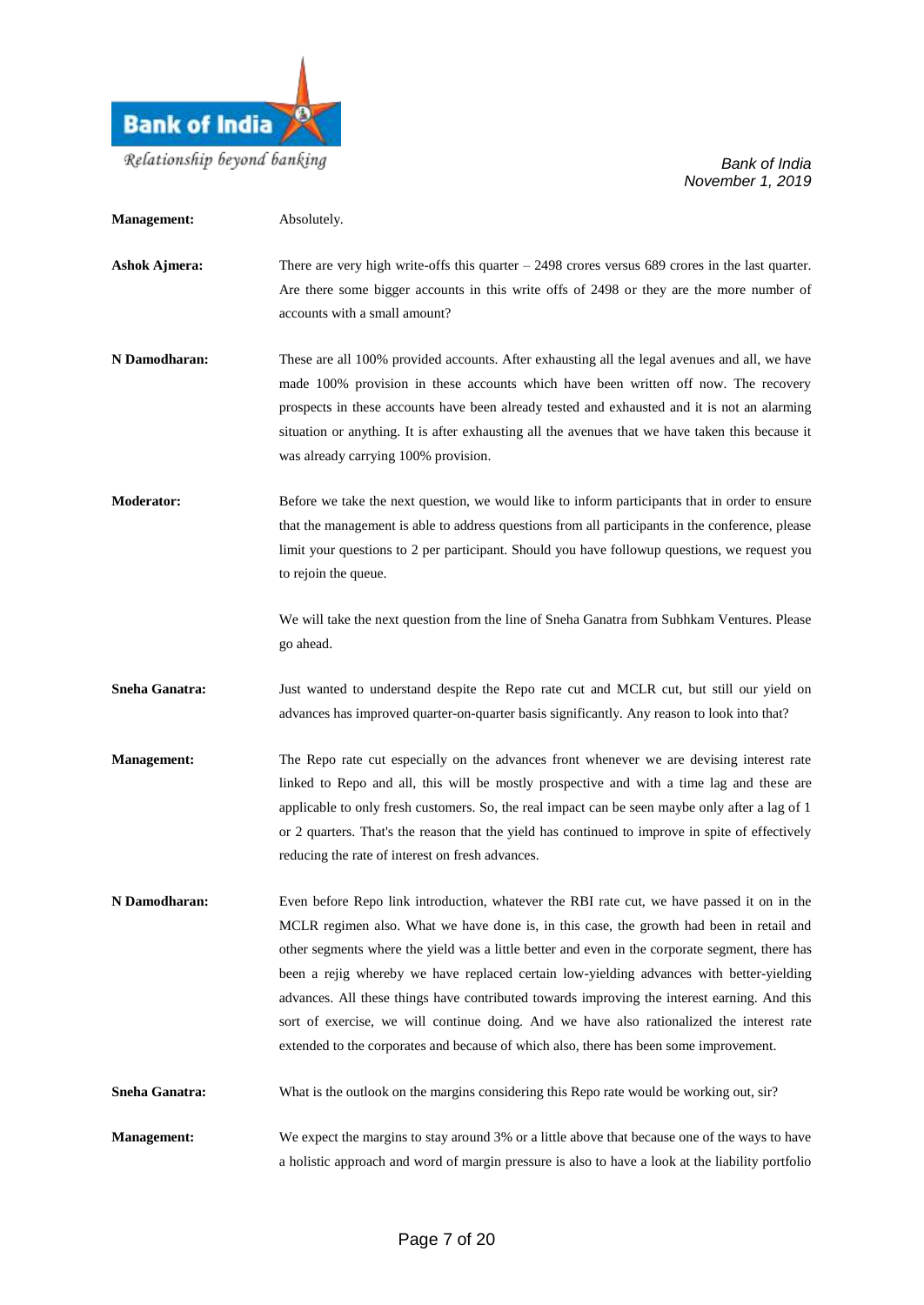

also when we are doing that for the assets. If not to the same extent but in a gradual manner, we are also realigning our liability portfolio.

Second is volume expansion. We know our growth has been muted in the first half but a lot of sanctions have been made, and in second half, we expect the offtake to be much higher. Obviously, the volume will help us, and we will be able to retain the margin at least around 3% or little above that.

**Sneha Ganatra:** How do you see the overall loan book growth because 1st half is remaining muted?

**Management:** If we are looking at the loan book growth, during the current half year, we have sanctions of around 26,000 crores, what we have sanctioned it. And in the last quarter also, we have sanctioned to the tune of around 18,000 crores. We have seen a moderate offtake that happened and more offtake happened and the disbursements is going to happen. That's how the growth will be.

> If you are looking at the growth part of it, as you have seen that on the year-on-year, the retail has grown at 13% and the housing loans have grown at 15%. And the corporates what I have discussed is what the sanctions are there and the disbursements are yet to happen. In addition to that, our focus remains on the corporate lending of around 5 crores and above up to 25 crores spread across 300 focused branches where we wanted to have a more distributed credit to happen and that's where the margins also increase where the price pressure will not be there. So, we look at a guidance of around 10% growth what we are looking at presently.

Sneha Ganatra: On the slippages front, you are expecting the run rate would be similar to that 3000 levels except HFC account?

- **N Damodharan:** Yeah, we are trying to contain it below 3000 and we are hopeful because whatever the bigger accounts – above 5 crores also – in SMA-1 and 2, they are not cause for alarm for us except 1 or 2 accounts as you said. In other accounts, we are confident that they will not slip, big ticket accounts, except 1 or 2, including a probability of that HFC account. Other than that, we are not expecting much. Even in agriculture and RAM (retail, agriculture, and MSME) advances, we are able to contain. Even in the Q2 compared to the Q1 also, the containment has been substantially improved. So, we expect the slippages in the Q3 and Q4 to be below 3000 with the exception of those 1 or 2 accounts.
- **Sneha Ganatra:** Two accounts, one is HFC and the other is?
- **N Damodharan:** One more account is there, Reliance Commercial, that may be a little....
- **Sneha Ganatra:** What is the exposure amount?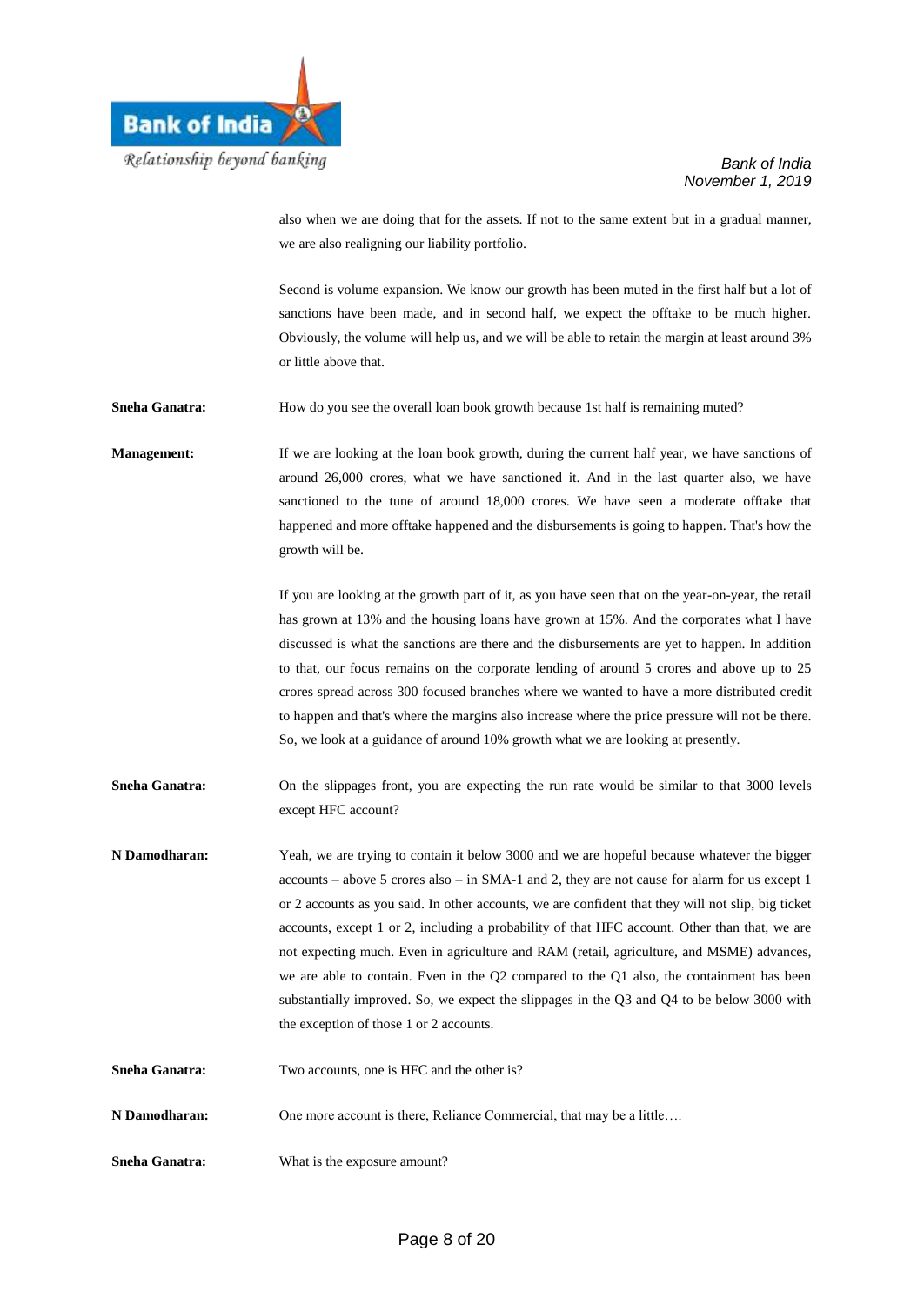

| N Damodharan:           | Exposure is around 450.                                                                                                                                                                                                                                                                                                                                                                                                                                       |
|-------------------------|---------------------------------------------------------------------------------------------------------------------------------------------------------------------------------------------------------------------------------------------------------------------------------------------------------------------------------------------------------------------------------------------------------------------------------------------------------------|
| <b>Sneha Ganatra:</b>   | How do you see the overall credit cost for the second half?                                                                                                                                                                                                                                                                                                                                                                                                   |
| N Damodharan:           | Credit cost, as you have seen, it has substantially improved to 1.74. What we are looking at is<br>bringing down the GNPA level from the 61,000 level to less than 58,000. And with the credit<br>growth, again, this Both these factors will have an impact on different ratios, and we expect<br>this to substantially go down to below 1.5 by Q4.                                                                                                          |
| <b>Moderator:</b>       | Before we take the next question, a reminder to participants. Please limit your questions to 2<br>per participant.                                                                                                                                                                                                                                                                                                                                            |
|                         | The next question is from the line of Ankit Chaudhari from B&K Securities. Please go ahead.                                                                                                                                                                                                                                                                                                                                                                   |
| <b>Ankit Chaudhari:</b> | Sir, my first question is related to the slippages. If you can just provide us what were the<br>segment-wise slippages during the quarter? Let's say corporate, retail                                                                                                                                                                                                                                                                                        |
|                         | And also, if you can provide, what were the lumpy slippages in the corporate segment?                                                                                                                                                                                                                                                                                                                                                                         |
| N Damodharan:           | In the Q1 and Q2 put together, around 2000 crores have been in the agriculture, around 1000<br>crores in MSME, around 550 crores in retail, and around 2000 crores in corporate segment.<br>Only 2-3 accounts in the corporate segment were big. One is Sintex, then Reliance Home, and<br>then one Technofab. These are all in Q2. In Q1, we had McNally Bharat.                                                                                             |
| <b>Ankit Chaudhari:</b> | Sir, second question was in continuation to the prior question one participant had asked<br>regarding the SMA-2 increase. If we see, the SMA-2 has almost doubled. Is it inclusive of<br>Dewan over here?                                                                                                                                                                                                                                                     |
| N Damodharan:           | Yes. I have mentioned about that. Around 4000 crores was in this one particular housing<br>finance company that has come in SMA category.                                                                                                                                                                                                                                                                                                                     |
| <b>Ankit Chaudhari:</b> | $SMA-2$ , right?                                                                                                                                                                                                                                                                                                                                                                                                                                              |
| N Damodharan:           | Yeah, SMA-2. And the remaining, I talked about one government guaranteed account, public<br>sector undertaking, which will never slip because it is government-guaranteed. It is around<br>3600 and odd. And the rest two government accounts that have come in the SMA for technical<br>reasons because of our bank-related internal reasons and it was not because of their repayment<br>stress or anything. Those 2 accounts will not appear in Q3 and Q4. |
| <b>Ankit Chaudhari:</b> | These 2 accounts of 3000 crores, they were part of SMA-1, both the accounts?                                                                                                                                                                                                                                                                                                                                                                                  |
| N Damodharan:           | Yes.                                                                                                                                                                                                                                                                                                                                                                                                                                                          |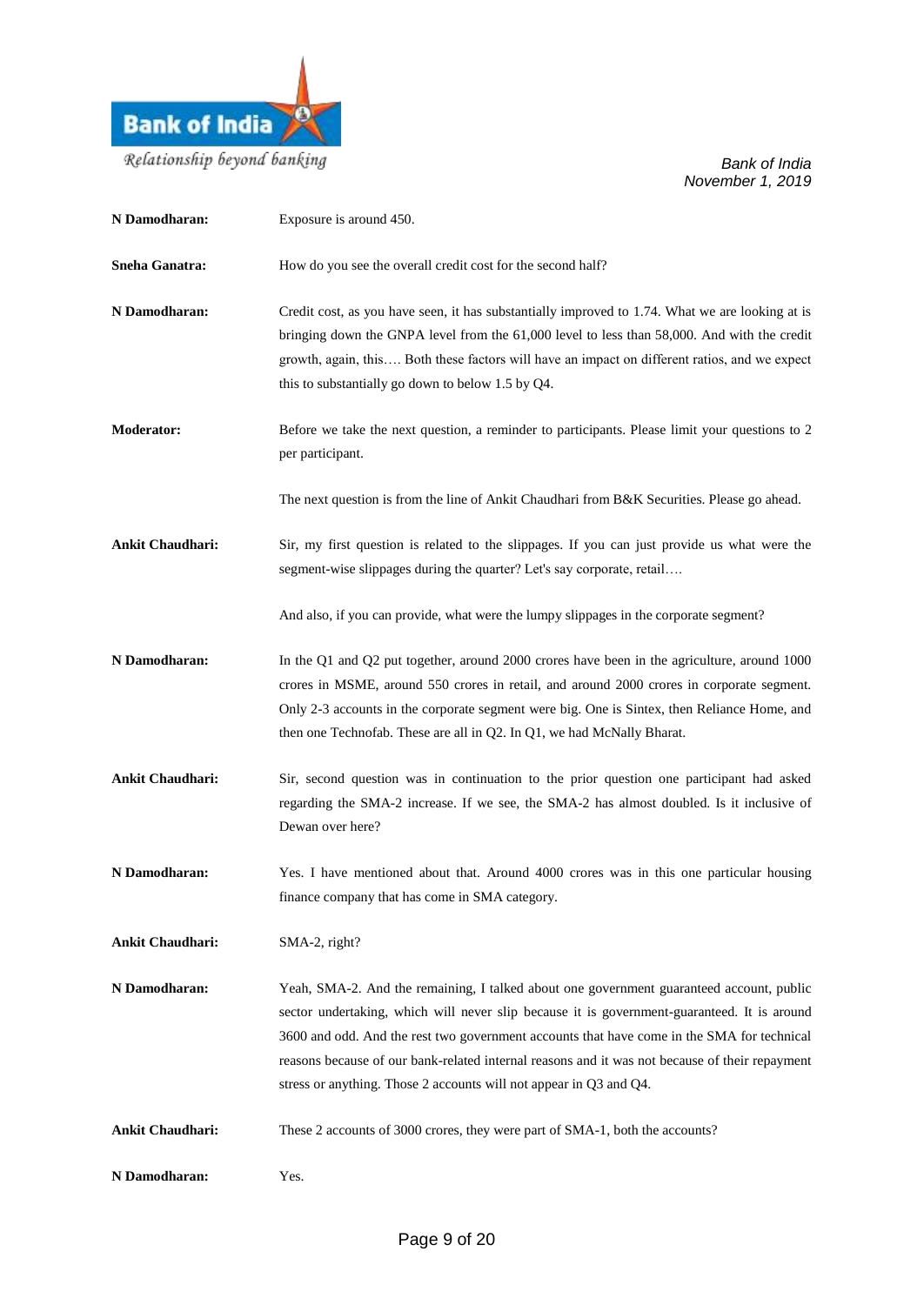

| <b>Ankit Chaudhari:</b> | Sir, if you can just mention that what are the ICAs that we have signed recently, if you can just<br>quantify the amount and the companies or the sectors or number of accounts?                                                                                                     |
|-------------------------|--------------------------------------------------------------------------------------------------------------------------------------------------------------------------------------------------------------------------------------------------------------------------------------|
| N Damodharan:           | 21 accounts, 15,000 crores ICAs have been signed.                                                                                                                                                                                                                                    |
| <b>Ankit Chaudhari:</b> | Sir, in one of your comments, you have mentioned that in the OTS scheme, you are expecting<br>substantial recovery in 3rd quarter itself. How much is the amount which is under the OTS<br>scheme that we are expecting the recovery in December and March quarters?                 |
| N Damodharan:           | Under this structured OTS scheme, we will be reducing the NPA by around 1500 crores.                                                                                                                                                                                                 |
| <b>Ankit Chaudhari:</b> | So, that is the recovery you are expecting over here?                                                                                                                                                                                                                                |
| N Damodharan:           | But the recovery usually depends upon Usually, we give 3 months to 6 months' time for<br>payment and installments. We are not able to exactly quantify quarter-wise, but before March,<br>we will be able to recover this much.                                                      |
| <b>Ankit Chaudhari:</b> | Sir, final thing on this. We had mentioned that we have 7 NCLT accounts of 2400 crores that<br>we are expecting the recovery, right? One account is under the court case. So, are these 4<br>accounts of Samadhan part of that 7 NCLT cases? Or is it separate accounts altogether?  |
| N Damodharan:           | Which 4 cases you're talking about?                                                                                                                                                                                                                                                  |
| <b>Ankit Chaudhari:</b> | You mentioned there are 4 accounts which are under Samadhan process, 1200 crores. Is that<br>part of that 7 NCLT cases that we are expecting the recovery from or these are separate<br>accounts altogether?                                                                         |
| N Damodharan:           | They are different.                                                                                                                                                                                                                                                                  |
| <b>Ankit Chaudhari:</b> | So, we have all put together 11 accounts which are in the hindsight of recovery next quarter.                                                                                                                                                                                        |
| N Damodharan:           | Yes.                                                                                                                                                                                                                                                                                 |
| Moderator:              | Next, we have a followup question from the line of Ashok Ajmera from Ajcon Global.                                                                                                                                                                                                   |
| <b>Ashok Ajmera:</b>    | Sir, can you throw some light on the AUCA account (advance under collection account)?<br>Means cumulative written-off account of the balance sheet, and the expected recovery from<br>that?                                                                                          |
| N Damodharan:           | Under the prudentially written-off, one is we have Essar itself in that category. We are having<br>a claim of around 1800 crores in that. In small-ticket accounts, we are expecting in these 2<br>quarters put together around 1000 crores recovery to come from these PW accounts. |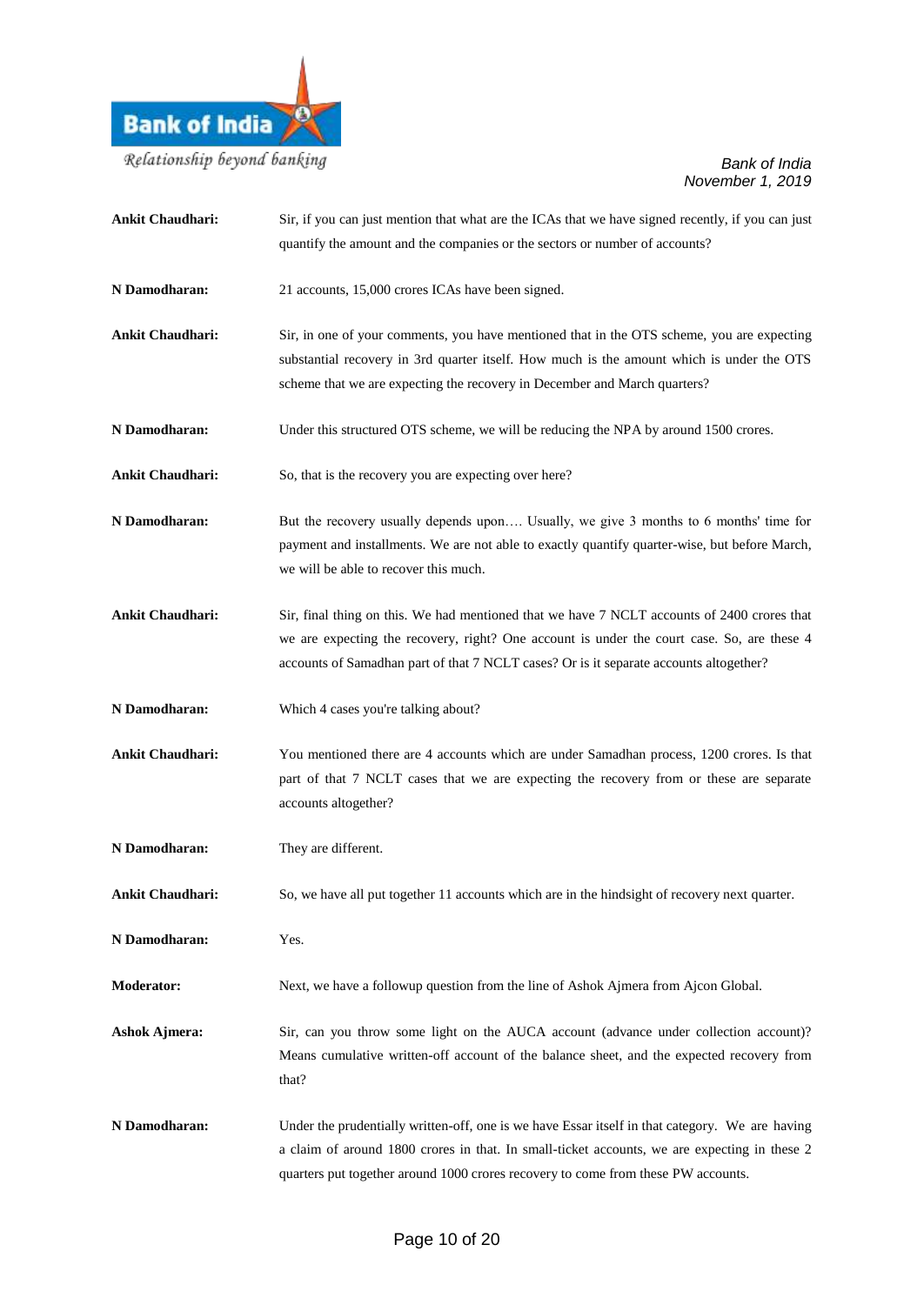

**Ashok Ajmera:** That is a good amount. And...

**N Damodharan:** Two quarters put together, I will not be able to tell quarter-wise, but what we aim at is for 1000 crore recovery there.

**Ashok Ajmera:** Sir, coming back on the business front, like you yourself said in the opening remarks that the growth in the business is basically from the home loans where there is a good growth. But ultimately, sir, now after all this cleaning up and everything and now with the economy if it has to perform, it is only going to be through the expansion of the credit, new businesses, and greenfield projects, but it seems that the bank's attitude still is very-very conservative on the project finance and other things where even in case of the greenfield also, huge collaterals are asked for, which are not available to an entrepreneur for putting up a project or going for a major expansion. What are your views on the credit front and the credit policy per se? Is there any opening up of the credit like coming down from those stricter norms once again? Or where do you see the credit coming from apart from the home loans or retail or other thing where everybody is chasing that the growth is going to come from in the business, 10% target of yours?

**C G Chaitanya:** What we find is not much of a greenfield projects are coming. It's not that we are not looking into that. But presently, not much of the greenfield projects are coming and it will take some more time also because every existing industry is trying to reach their total capacity utilizations into that levels, then only they will be coming for the next greenfield project to get into that. So it will take a little time for that. But before if you look at that, our strategy towards the corporate advances, still the retail businesses continue. Still the service sector, everything is being continued. So our priority area, what we looked at, the credit up to 25 crores – that's what we call it as a prime credit – focused branches of 300 branches wherein we wanted to push the credit and distributed geographically also. This is where our focus lies.

> In addition to what we have done during the last 2 quarters also, there is some growth in the infra. Coming to the HAM projects, some HAM projects are there, some expressways are there, and NBFCs where with due care and due diligence what we looked at, some funding to the NBFCs has gone. So, the corporate when we are looking at, it is growing all through. Not big corporates we are talking about, we are talking about a corporate up to 25 crores, and we are talking about the infra that it is coming and then the NBFC what is existing. There seems in addition to what we are looking at a growth in the retail what we have done and the agriculture and SME where we are very strong with the processing centers what we have it. So, we look forward to more growth. More growth will come, and more disbursements is going to take place because with the sanctions what we have done, much of the disbursements are yet to take place to find the growth for the quarters what it has bygone. That's the reason we are looking at the guidance of around 10% growth with all these factors constrained.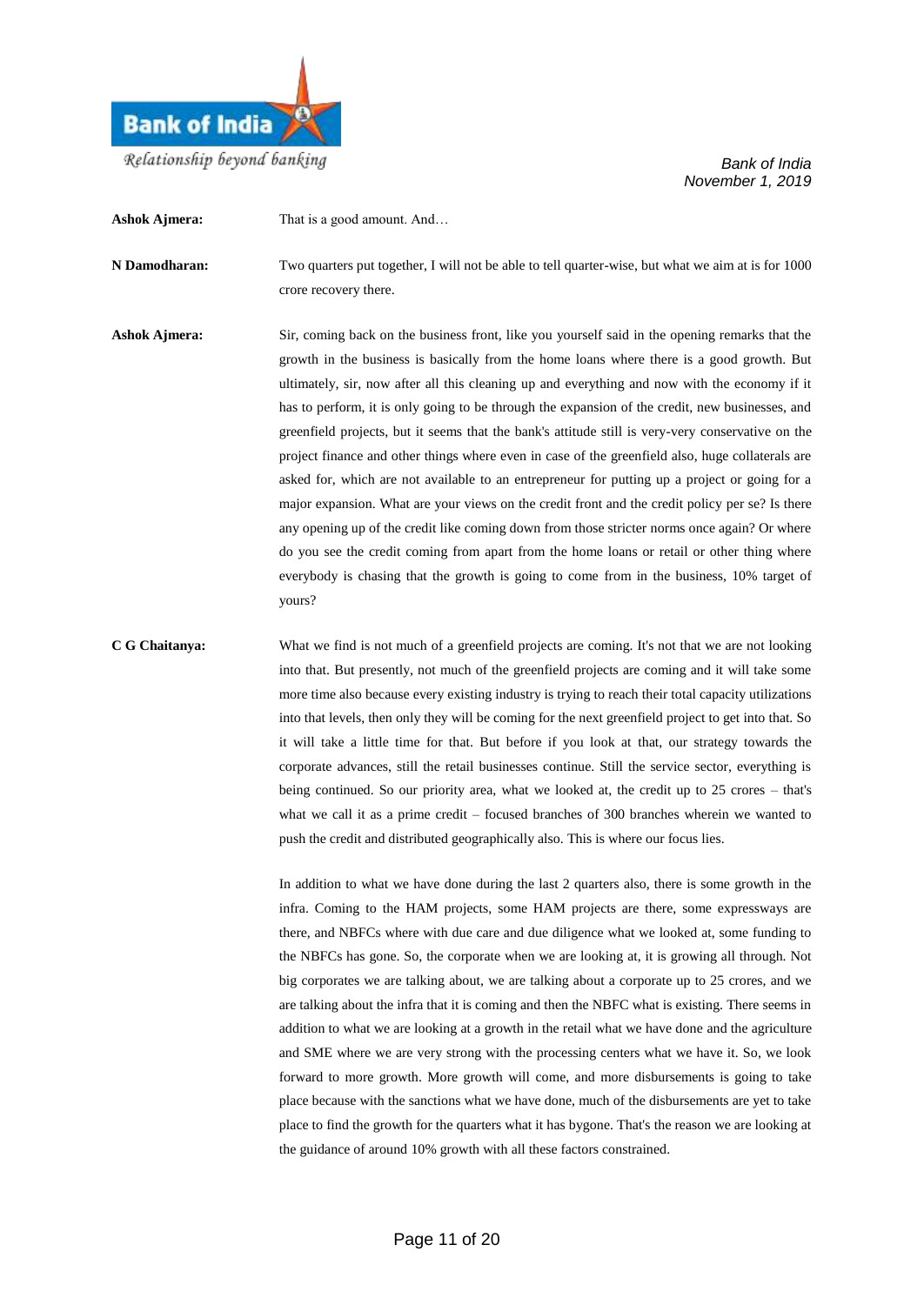

Ashok Ajmera: But sir, with even government now thinking to change the definition of MSME to be more of a turnover based rather than only the machinery investment or capital investment, this limit of 25 crores for a greenfield is good enough for even a small industry nowadays, somebody push it in like 50 crores, 100 crores, 75 crores, or 150 crores. This 25 crores may be okay for increasing your working capital facilities or some minor expansion and other things. It is just a suggestion, just a thought to relook the whole credit policy as such because all said and done, the country has to grow. I mean, the industrialization has to again come up and the credit has to be disbursed to reach the target of \$5 trillion economy by 2024 or 2025. So after having burned even the fingers also, once again, one has to relook at the whole this thing because generally when we go out and find, it has become very-very difficult for the people to put even a small greenfield of 100 crores or 200 crores also because huge collaterals are demanded, which no entrepreneur can have or matching collateral or 50% collateral for even a normal project. And that will also help in achieving that growth target also.

**N Damodharan:** Mr. Ajmera, a well taken point. Only thing I want to clarify is, we don't have a policy stipulating collateral of this nature. Actually, it is not policy stipulated or driven, but it is on a case-to-case basis, but certainly not to the extent what you have mentioned above. As Mr. Chaitanya said, we are for project finance and we are looking for it. He talked about HAM projects and road projects which are only visible. Other than that, there is no visibility of bigger projects coming up also. What Mr. Chaitanya talked about, 25 crores is not because of risk aversion, but because that is an avenue available for us to look for a growth because NBFC is vacating that space. So, we are looking at a growth avenue there and that is why we have classified that as a prime target for us, whereas our lookout for project funding on viable projects, certainly without any policy-driven collateral demand. We will be looking at it with a positive approach.

> For example, we have a sanction of more than 25,000 crores. But disbursement will be happening in a piecemeal basis. These sanctions have happened in August, September, and October. They are all in the process of getting disbursed. Similarly, in the MSME, if you look at, in our own portfolio, the working capital limits are utilized only to the extent of 70% to 75% because even the borrowers are little averse to avail unless they have a business opportunity.

> The banking credit lending is in an environment where demand is also not much and avenues are limited, but within this environment, we are trying to find out space, particularly what the 25 crores was talked about is not to limit our exposure to 25 crores loan ticket, but there we are finding a space where the NBFCs are vacating. That's why that was told.

**Moderator:** The next question is from the line of Shreya Shivani from CLSA. Please go ahead.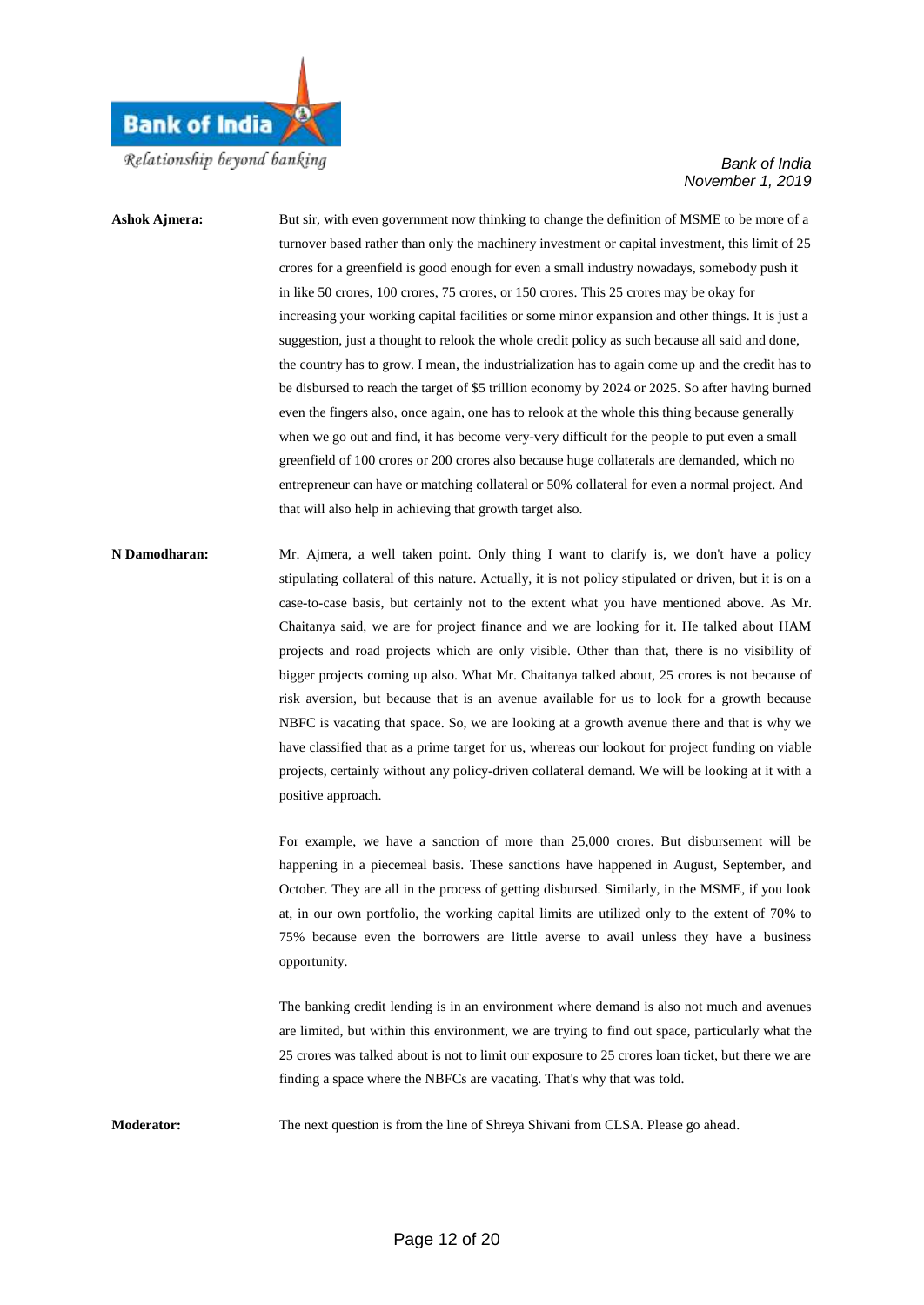

| Shreya Shivani:         | Sir, I wanted to ask what is the loan outstanding to Essar Steel on Bank of India books? And<br>can you give me the number which excludes any ARC receipt? Also wanted to get your view<br>on the resolution status of the same. |
|-------------------------|----------------------------------------------------------------------------------------------------------------------------------------------------------------------------------------------------------------------------------|
| N Damodharan:           | Our claim admitted is 1985 with NCLT and the present status is we all know what it is in the<br>court and we are eagerly awaiting for a positive decision in this matter.                                                        |
| Shreya Shivani:         | This 1985 crores is excluding any ARC receipt, right?                                                                                                                                                                            |
| N Damodharan:           | Yeah.                                                                                                                                                                                                                            |
| <b>Moderator:</b>       | The next question is from the line of Ankit Chaudhari from B&K Securities. Please go ahead.                                                                                                                                      |
| <b>Ankit Chaudhari:</b> | Sir, on the NCLT-1 and 2 cases, what is the PCR (provision coverage ratio) outstanding right<br>now?                                                                                                                             |
| N Damodharan:           | 100% is the provision held in these cases 1 and 2. Amount in list 1 is 3700 and in list 2, it is<br>2781.                                                                                                                        |
| <b>Ankit Chaudhari:</b> | Sir, some data keeping questions. Basically on the Essel Group, you mentioned that there is a<br>small portfolio of 386 crores. Is it the total exposure we have including the NPAs?                                             |
| N Damodharan:           | Yes.                                                                                                                                                                                                                             |
| <b>Ankit Chaudhari:</b> | So, two are under SSA-2, right?                                                                                                                                                                                                  |
| N Damodharan:           | Yes.                                                                                                                                                                                                                             |
| <b>Ankit Chaudhari:</b> | What would be the quantum over there?                                                                                                                                                                                            |
| N Damodharan:           | It is around 170.                                                                                                                                                                                                                |
| <b>Ankit Chaudhari:</b> | And one account is under resolution which is NPA, right?                                                                                                                                                                         |
| N Damodharan:           | Yeah, 214.                                                                                                                                                                                                                       |
| <b>Ankit Chaudhari:</b> | In this ADAG Group, 2000 crores, what is the standard over there and what is the NPA?                                                                                                                                            |
| N Damodharan:           | 437 crores is standard as of now. Rest is NPA.                                                                                                                                                                                   |
| <b>Ankit Chaudhari:</b> | In this 437 crores, is this commercial?                                                                                                                                                                                          |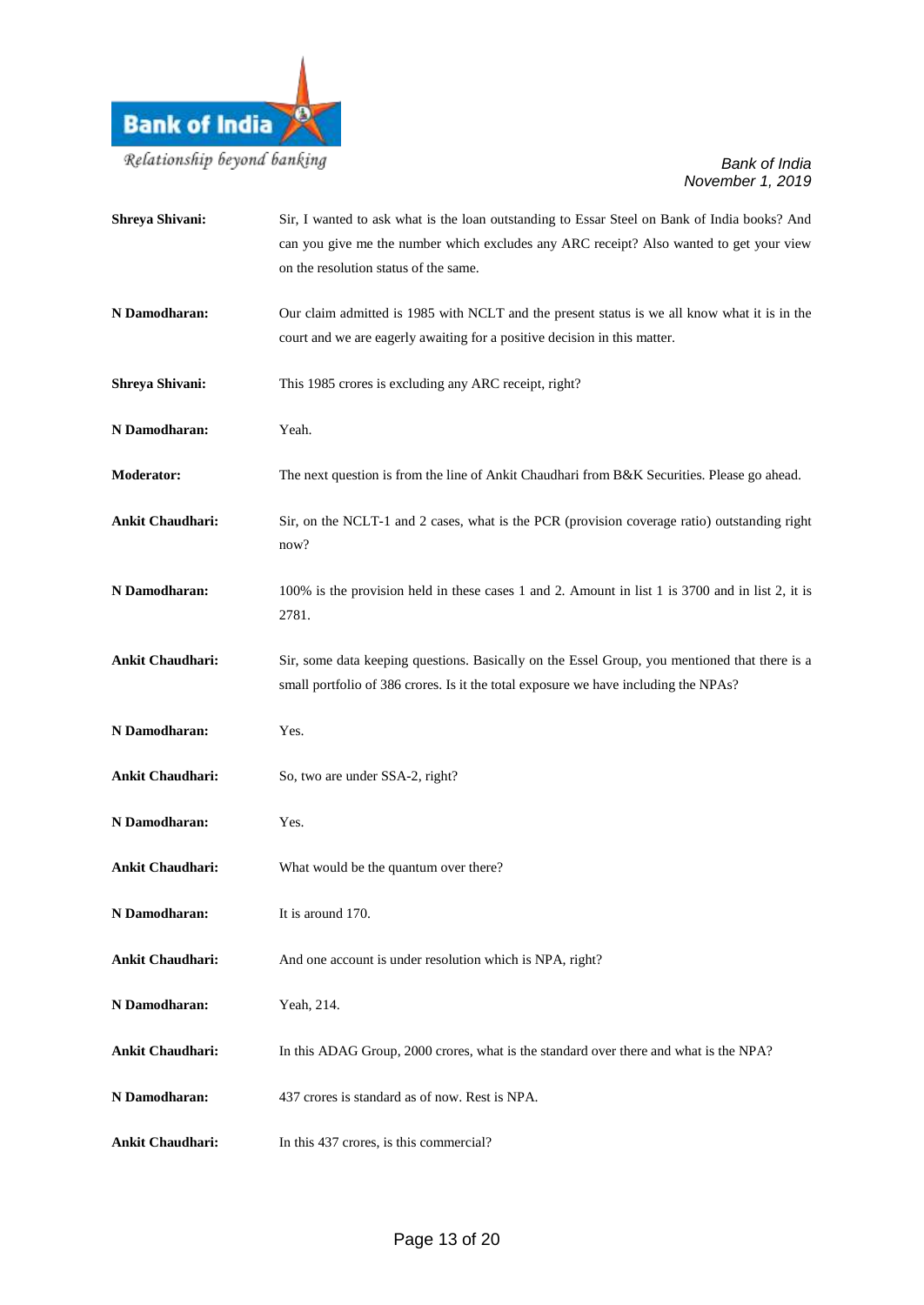

| N Damodharan:           | Yeah.                                                                                                                                                                                                                                               |
|-------------------------|-----------------------------------------------------------------------------------------------------------------------------------------------------------------------------------------------------------------------------------------------------|
| <b>Ankit Chaudhari:</b> | It has commercial line which is under SMA right now?                                                                                                                                                                                                |
| N Damodharan:           | Yeah.                                                                                                                                                                                                                                               |
| <b>Ankit Chaudhari:</b> | Do we have any exposure to SREI Group?                                                                                                                                                                                                              |
| N Damodharan:           | Yeah, we have an exposure, yes.                                                                                                                                                                                                                     |
| <b>Ankit Chaudhari:</b> | Is it under SMA standard and what is the exposure, sir?                                                                                                                                                                                             |
| C G Chaitanya:          | It is on standard. It is not under SMA.                                                                                                                                                                                                             |
| <b>Ankit Chaudhari:</b> | If you can quantify the same, sir?                                                                                                                                                                                                                  |
| C G Chaitanya:          | Around 1300.                                                                                                                                                                                                                                        |
| <b>Ankit Chaudhari:</b> | Finally one clarification. You have mentioned that there are sanctions of 26,000 crores. Is it the<br>corporate segment sanctions?                                                                                                                  |
| C G Chaitanya:          | Yeah, corporate, means it is 5 crores and above.                                                                                                                                                                                                    |
| <b>Moderator:</b>       | The next question is from the line of Jay Mundhra from B&K Securities. Please go ahead.                                                                                                                                                             |
| <b>Jay Mundhra:</b>     | Sir, on Dewan exposure; the pool buyout that we have around 1200 crores, what happens to<br>that? How confident are you on that exposure?                                                                                                           |
| C G Chaitanya:          | The pool buyout exposure we are presently receiving the credits and then the lenders also kept<br>a cash flow capturing mechanism also for 4.37 crores and presently we don't find much of<br>delinquency in that except 1.3 crores who can be like |
| <b>Jay Mundhra:</b>     | But sir, the collection process is still being managed by Dewan as of now, right? Or you have<br>taken over the collection process?                                                                                                                 |
| C G Chaitanya:          | Lenders have taken over that.                                                                                                                                                                                                                       |
| <b>Jay Mundhra:</b>     | And the money comes to your account or there is some pooled account?                                                                                                                                                                                |
| C G Chaitanya:          | Lenders are monitoring those accounts.                                                                                                                                                                                                              |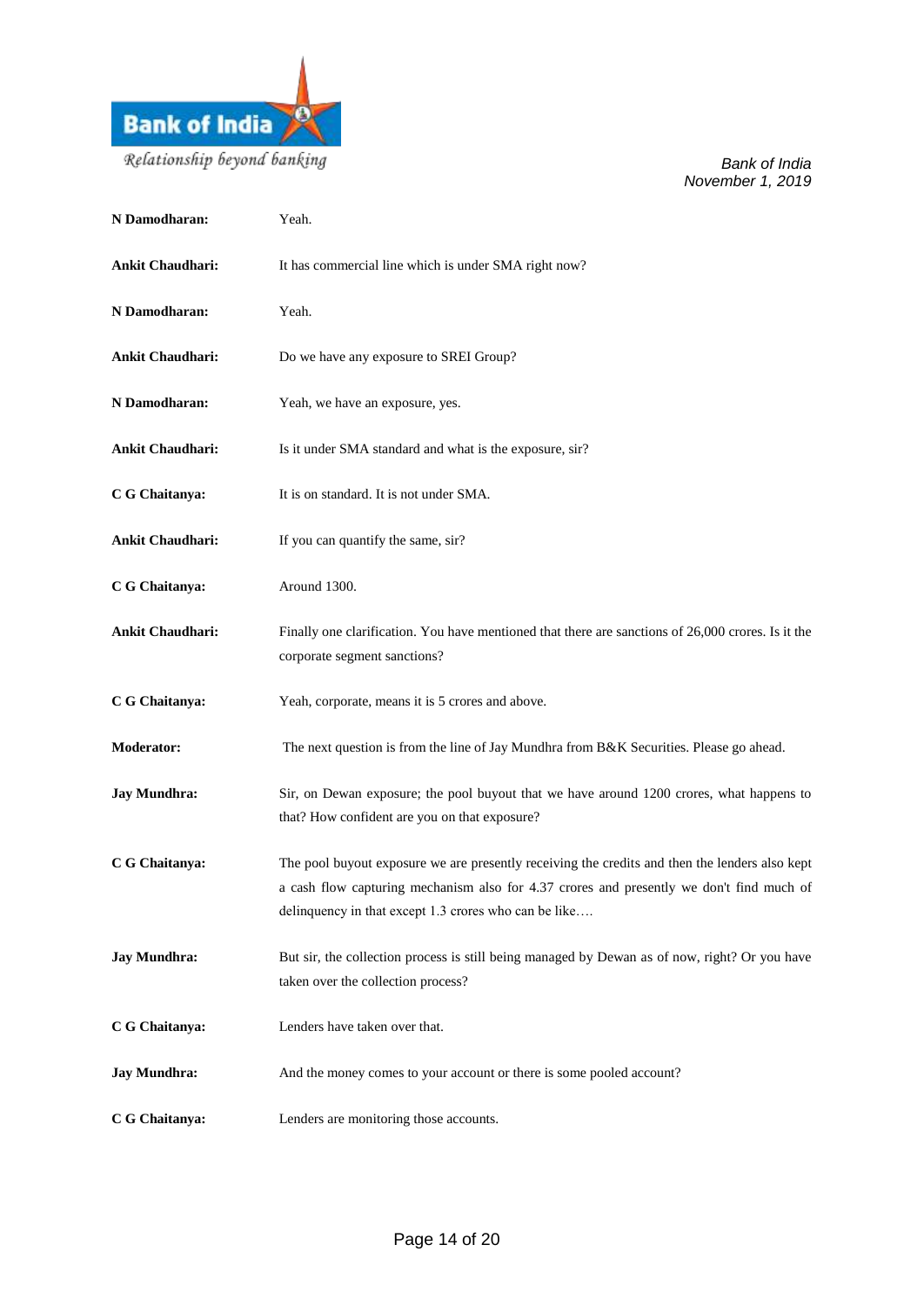

| <b>Jay Mundhra:</b> | The ICA list that we have signed of around 15,000 crores, is this all standard account or this<br>includes everything?                                                                                                                                                                 |
|---------------------|----------------------------------------------------------------------------------------------------------------------------------------------------------------------------------------------------------------------------------------------------------------------------------------|
| N Damodharan:       | Everything, it includes both standard and NPA.                                                                                                                                                                                                                                         |
| <b>Jay Mundhra:</b> | Sir, can I know the quantum of accounts which are standard and wherein you have signed the<br>ICA? Because some of the banks are now disclosing what is ICA standard and what is the<br>NPA thing, just to understand what is the near-term stress.                                    |
| N Damodharan:       | Give me a few minutes. Any other questions? Meanwhile I will                                                                                                                                                                                                                           |
| <b>Jay Mundhra:</b> | Sir, the 3rd question I had was the Mudra amount, if you have given the Mudra loan<br>outstanding and what is the NPA there?                                                                                                                                                           |
|                     | ICA list, the 7-8 accounts whatever the accounts that you have, you can just name them and I<br>will just write the quantum.                                                                                                                                                           |
| <b>Management:</b>  | Mudra, all 3 cases put together; Shishu, Kishor, and Tarun; it is about 12,000 crores. And<br>Shishu has got about 800 crores and it has all small ticket up to 50,000. There, the delinquency<br>is about 14% to 15%, small ticket. In the other 2 segments, it is around 10% to 12%. |
| <b>Jay Mundhra:</b> | Shishu is only 800 crores. 800 crores is the NPA amount, right?                                                                                                                                                                                                                        |
| <b>Management:</b>  | No, it is the total book outstanding.                                                                                                                                                                                                                                                  |
| <b>Jay Mundhra:</b> | Total book is only 800 of which 14% to 15% is NPA and in the rest – Tarun and other category<br>$-11,200$ crores is the outstanding and around 10% is the NPA, right sir?                                                                                                              |
| <b>Management:</b>  | Yeah.                                                                                                                                                                                                                                                                                  |
| <b>Jay Mundhra:</b> | On the ICA, if you can help me the name of the account which we have signed ICA and the<br>quantum.                                                                                                                                                                                    |
| N Damodharan:       | ICA, as said, 20 accounts and 15,000. And in that, 5 accounts are standard (SMA) and 5000<br>crores.                                                                                                                                                                                   |
| <b>Jay Mundhra:</b> | One of them would be Reliance Commercial which is there, right?                                                                                                                                                                                                                        |
| N Damodharan:       | Yes.                                                                                                                                                                                                                                                                                   |
| <b>Jay Mundhra:</b> | Sir, if you can help me the rest four?                                                                                                                                                                                                                                                 |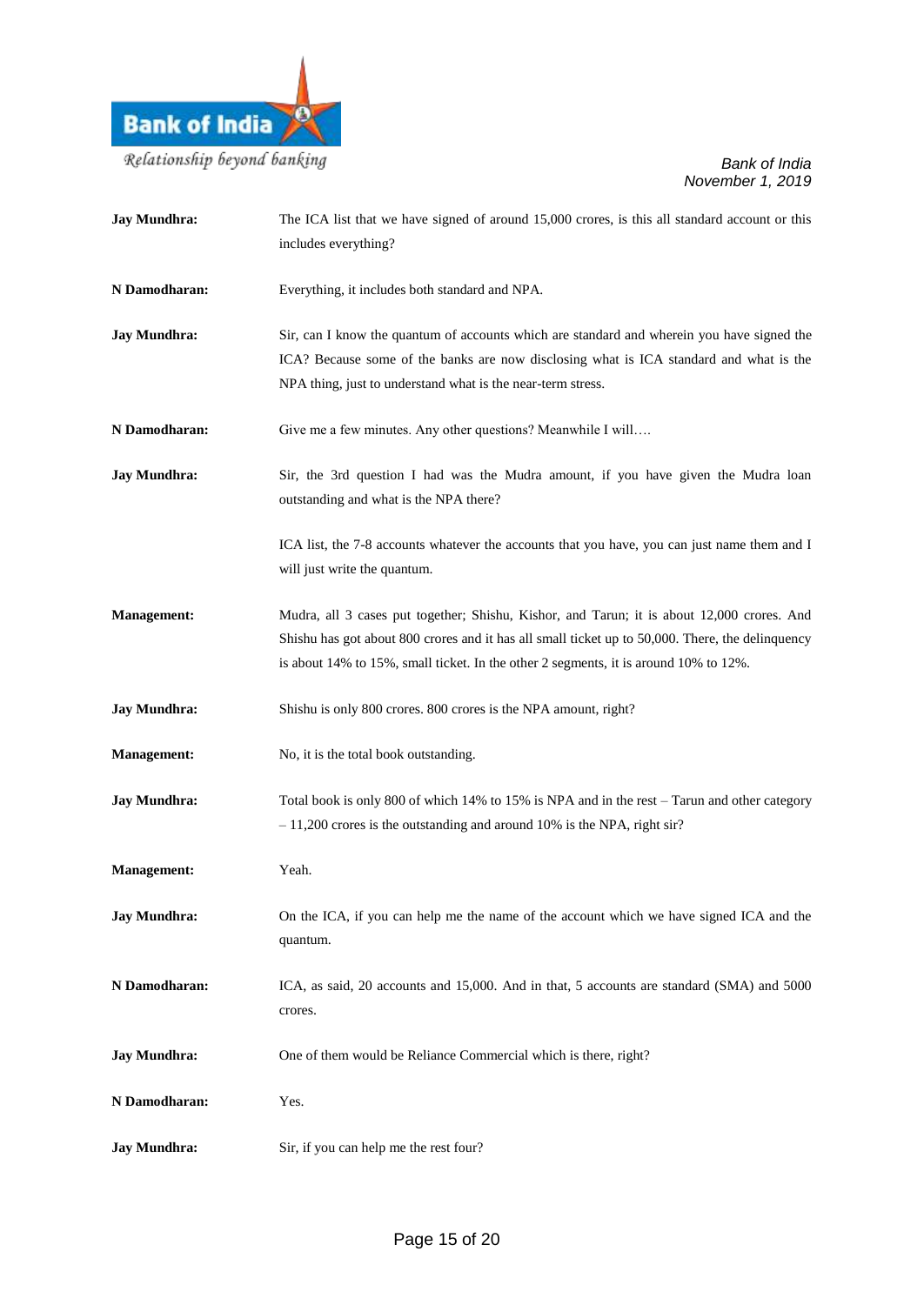

| N Damodharan:          | One is Religare and then DHFL is one. Actually it is only 3 accounts because DHFL we have                                                                                                                                                                                                                                                                                             |
|------------------------|---------------------------------------------------------------------------------------------------------------------------------------------------------------------------------------------------------------------------------------------------------------------------------------------------------------------------------------------------------------------------------------|
|                        | counted as two. And one more account is McNally.                                                                                                                                                                                                                                                                                                                                      |
| <b>Jay Mundhra:</b>    | But that is already NPA, right?                                                                                                                                                                                                                                                                                                                                                       |
| N Damodharan:          | Yeah, NPA already.                                                                                                                                                                                                                                                                                                                                                                    |
| <b>Jay Mundhra:</b>    | DHFL, which is the second entity, sir? One entity was sold off to Blackstone and that was out<br>of DHFL Group.                                                                                                                                                                                                                                                                       |
| N Damodharan:          | That is Aadhar, that we have not taken into account.                                                                                                                                                                                                                                                                                                                                  |
| C G Chaitanya:         | Talking about DHFL 2 means, one is that investment.                                                                                                                                                                                                                                                                                                                                   |
| <b>Jay Mundhra:</b>    | So, you are taking loan account separate and investment as separate?                                                                                                                                                                                                                                                                                                                  |
| N Damodharan:          | Yeah.                                                                                                                                                                                                                                                                                                                                                                                 |
| <b>Jay Mundhra:</b>    | The entity is only DHFL, right?                                                                                                                                                                                                                                                                                                                                                       |
| N Damodharan:          | Yes.                                                                                                                                                                                                                                                                                                                                                                                  |
| <b>Jay Mundhra:</b>    | So, you have three - Religare, DHFL, and Reliance Commercial - as standard category?                                                                                                                                                                                                                                                                                                  |
| N Damodharan:          | Yes.                                                                                                                                                                                                                                                                                                                                                                                  |
| <b>Moderator:</b>      | The next question is from the line of Kush Shah from Credit Suisse. Please go ahead.                                                                                                                                                                                                                                                                                                  |
| <b>Jayant Kharote:</b> | I just wanted to know our NBFC exposure and how it has moved.                                                                                                                                                                                                                                                                                                                         |
| C G Chaitanya:         | We have around 43,000 crores of exposure what we have both putting together NBFCs and the<br>NBFC HFCs together. These are the NBFCs where we have included the PSUs are also there<br>and we have the major private sector people are also there like Tata, Bajaj, and Aditya Birla<br>Group, these people are also there and in addition, we have the other private sector players. |
| <b>Moderator:</b>      | The next question is from the line of Mahrukh Adajania from IDFC Securities. Please go<br>ahead.                                                                                                                                                                                                                                                                                      |
| Mahrukh Adajania:      | I just wanted to check on DHFL. Given the KPMG audit report, is RBI likely to ask banks to<br>classify it as fraud?                                                                                                                                                                                                                                                                   |
| N Damodharan:          | We have not heard anything as of now.                                                                                                                                                                                                                                                                                                                                                 |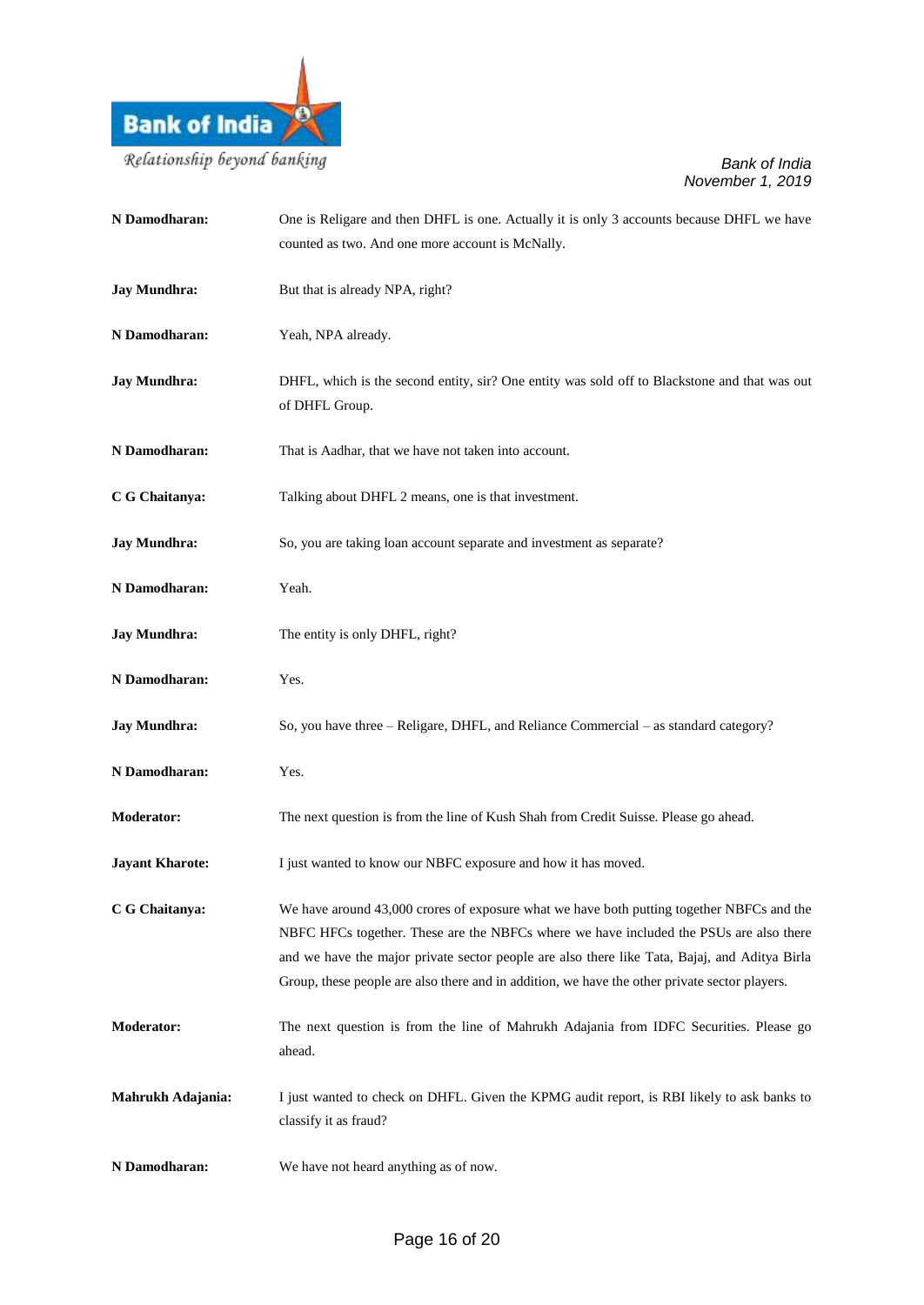

| Mahrukh Adajania:      | As of now, the resolution is on. What is the status of the resolution? Because the bondholders<br>have also dragged it to court.                                                                                                                                                            |
|------------------------|---------------------------------------------------------------------------------------------------------------------------------------------------------------------------------------------------------------------------------------------------------------------------------------------|
| N Damodharan:          | It is still under discussion only. Nothing concrete has emerged as of now.                                                                                                                                                                                                                  |
| Mahrukh Adajania:      | After what date does it slip to NPL category? What is the deadline?                                                                                                                                                                                                                         |
| N Damodharan:          | In November it will be.                                                                                                                                                                                                                                                                     |
| Mahrukh Adajania:      | In Religare which is on your ICAI list of accounts, which company of Religare do you have<br>exposure to?                                                                                                                                                                                   |
| N Damodharan:          | Finvest.                                                                                                                                                                                                                                                                                    |
| <b>Moderator:</b>      | The next question is from the line of Sushil Choksey from Indus Equity. Please go ahead.                                                                                                                                                                                                    |
| <b>Sushil Choksey:</b> | NCLT-1 we have 3712 crores outstanding and NCLT-2, 2781 crores. So, I am quite sure there<br>is Essar Steel, Ruchi Soya, and few others comprising of this list. What is the percentage of<br>recovery which we are estimating on these two in the next 2 quarters depending on the courts? |
| N Damodharan:          | In this, as we told, we are expecting recovery in 7 accounts. The total outstanding in this is<br>around 4000 crores and likely recovery around 2700 crores.                                                                                                                                |
| <b>Sushil Choksey:</b> | If I move away from NCLT-1 and 2, accounts filed by BOI at NCLT of 5700 crores, what is<br>the provision which we have and what is your estimate of recovery period in this amount?                                                                                                         |
| N Damodharan:          | In this, NCLT-1 and 2, both we have 100% provision.                                                                                                                                                                                                                                         |
| <b>Sushil Choksey:</b> | And accounts filed by BOI NCLT, which is the 5762 crores?                                                                                                                                                                                                                                   |
| N Damodharan:          | 87% is the provision.                                                                                                                                                                                                                                                                       |
| <b>Sushil Choksey:</b> | What is your projected recovery?                                                                                                                                                                                                                                                            |
| N Damodharan:          | There are a large number of accounts, 176 accounts. But in these 2 quarters, in all the NCLT<br>cases put together, the recovery what I told, that is what we expect as of now.                                                                                                             |
| <b>Sushil Choksey:</b> | On the overall scenario of 32,756, looking at NCLT-1, NCLT-2, and all others, can we roughly<br>estimate that 40% to 50% of the amount would be recovered over a period of 12 to 24 months?                                                                                                 |
| N Damodharan:          | Yeah, 12 to 24 months if you are giving the trend, yes, we hope so.                                                                                                                                                                                                                         |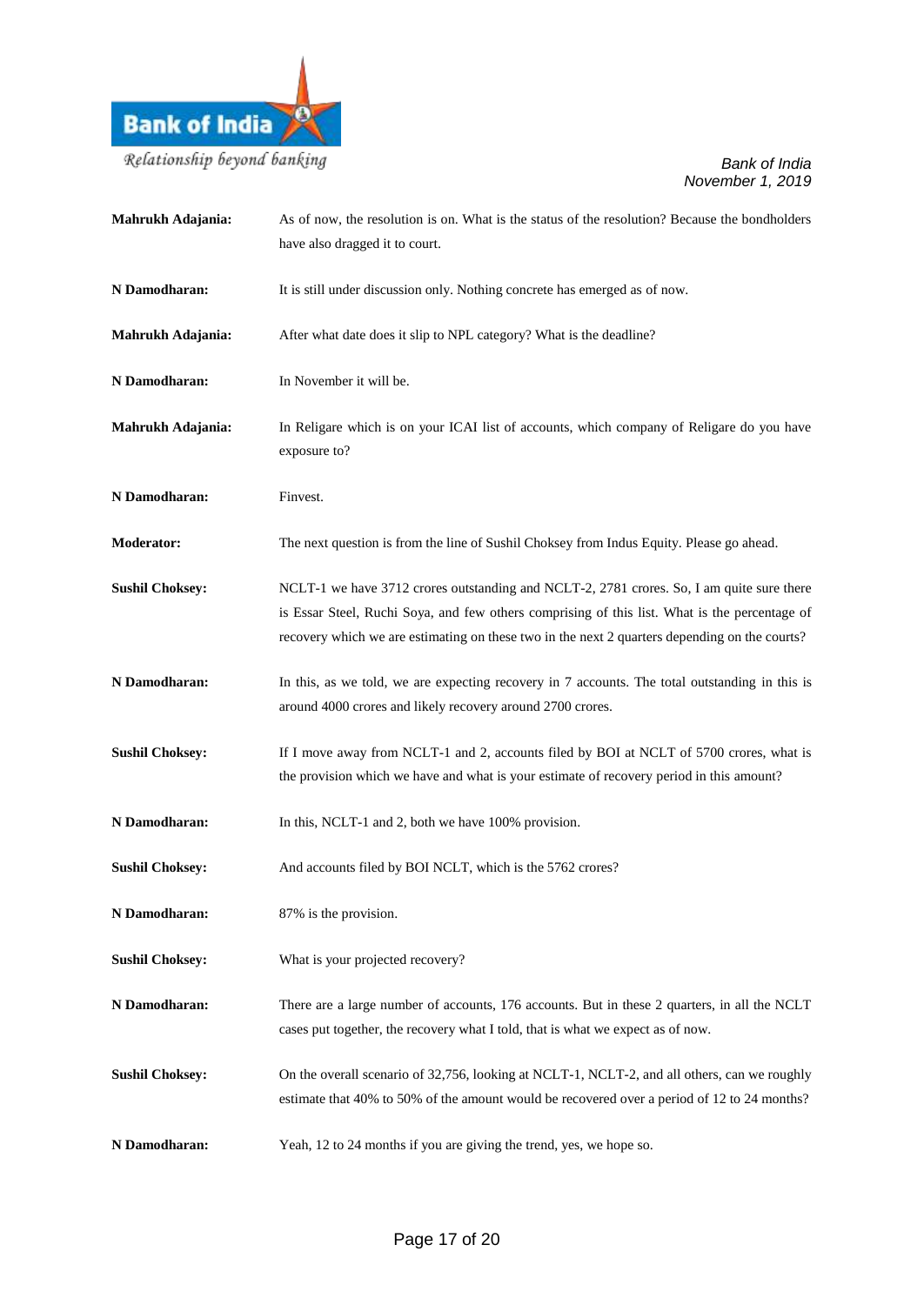

- **Sushil Choksey:** Looking at the business stable number which is a heartening thing for the performance currently with the equity and the current stability, where do you forecast your gross and net NPA if I look at 1 or 2 years out from current situation? **C G Chaitanya:** You are looking at the NCLT getting resolved, 1 and 2, and then we are looking at other NCLT cases what we filed getting resolved. That amount coming in, in 1 or 2 years, then the gross NPA levels substantially should be low. **Sushil Choksey:** Gross NPA, assuming that not much defaults are happening barring Dewan and some 1 or 2 other cases, can the 61,000 crores be visible in the vicinity of 35,000 to 30,000 crores and the net NPA in the vicinity of 10,000 crores?
- **N Damodharan:** Certainly, for the range of time that you've talked about, below 40,000 we should certainly look for.
- **Sushil Choksey:** Any internal target set out on a 12- to 24-month basis?
- **N Damodharan:** Not 12 to 24 months because this is a very dynamic development. It depends upon the various developments. And certainly, for the Q4 what I told is we are aiming for bringing the gross NPA below 58,000.
- **Sushil Choksey:** If I ask you on the next slide basis on the asset quality, where do you see your PCR number at the end of the current financial year? What is your set target? I'm sure that you've set a target for provisioning for the next half based on the recovery to show our balance sheet on a better number. Where would you be headed?
- **N Damodharan:** Because we are at 77% PCR, we are comfortable and much higher than the industry average today including private sector banks at 70% and public sector banks at 75%. What provision we will be making ahead is only the normal IRAC norm provisions. The requirement will not be there for making any aggressive provision further.
- **Sushil Choksey:** So, we are satisfied at the current number, let us put it that way.
- **N Damodharan:** Yes.
- **Sushil Choksey:** Looking at your gross NPA, net NPA, and 10% growth on the balance sheet, do you see any operating leverages to increase your NII over a period of next half or the pricing power is not with the bank?
- **N Damodharan:** Certainly, we look forward for leveraging this scenario because though it is linked to Repo now from 1st October, that is limited as of now to retail loans and SME and again whatever the future sanctions that is happening. It will take quite some time for it to encompass the entire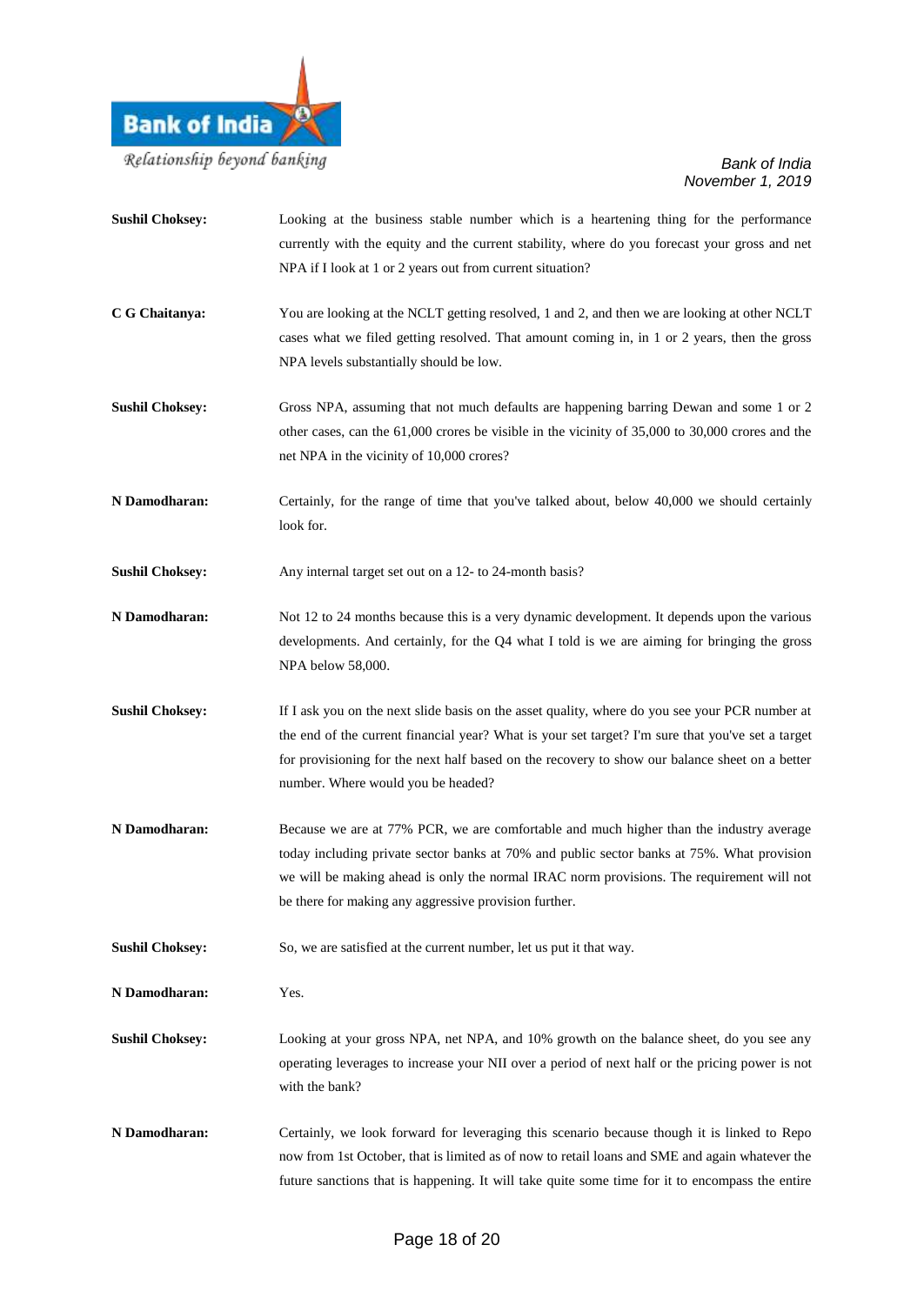

portfolio. That is one. Secondly, as you have seen, though the advances top line has not increased in the Q2, but the interest earning has improved quite reasonably, and we look forward for such a trend to continue because with the reduction in NPA, that is one thing what we are aiming for. And second is pricing for the bank to gain interest advantage where the pricing will be looked into very closely in all the cases. And third is whatever the growth, 10%, again, here the RAM also will be forming part of it where the pricing will be much better. And liability side, cost reduction will be there. This all put together, we aim the NIM to be above 3%. **Sushil Choksey:** So, the NIM will be sustainable over 3% in the second half, and you are saying cost-to-income would be below 50% or somewhere in the vicinity? **N Damodharan:** It will be in the vicinity of 50% sir. **Sushil Choksey:** Sir, last question, if I ask. Corporate credit growth which is 5 to 25 Mr. Chaitanya highlighted, we would be doing it in predominant unless we get greenfield projects. Between retail and corporate book, what is the mix estimated in that 10% growth? **N Damodharan:** Right now, the mix is around 51% and 49%, 50:50 is there, the loan portfolio – RAM and corporate book. We can expect it to be on a similar line. **Sushil Choksey:** Are we working on retail as pure from our branches? Or we are doing more of co-lending or what structure are we talking about? **N Damodharan:** Co-lending we have started exploring, but it has its own hiccups in the beginning. But we are looking at that avenue also. Meanwhile, we have a very robust setup with the branches as well as our retail hubs as well as MSME and agriculture hubs. Those we will be focusing because they are specialized agencies for these segments. We will be focusing on them also because last year also, we have grown at around 20% in home loan, and by activating and sustaining the momentum, we will be able to go ahead in that direction. Meanwhile, we are also exploring the coordination as well as…. **Sushil Choksey:** Sir, what's your outlook on the international book? Are we degrowing? **N Damodharan:** No. Compared to last quarter, we have grown. We have gone up to 55,000 crores now. And we are looking at loan syndication as well as ECB opportunities there. Again, most of those cases, unless it is India-based companies, it will be unsecured. So, there we will be having a little restriction. Otherwise, we will be looking at opportunities to grow in international book also. Even our international NIM also has grown this time quite considerably. It has been a 30% increase there.